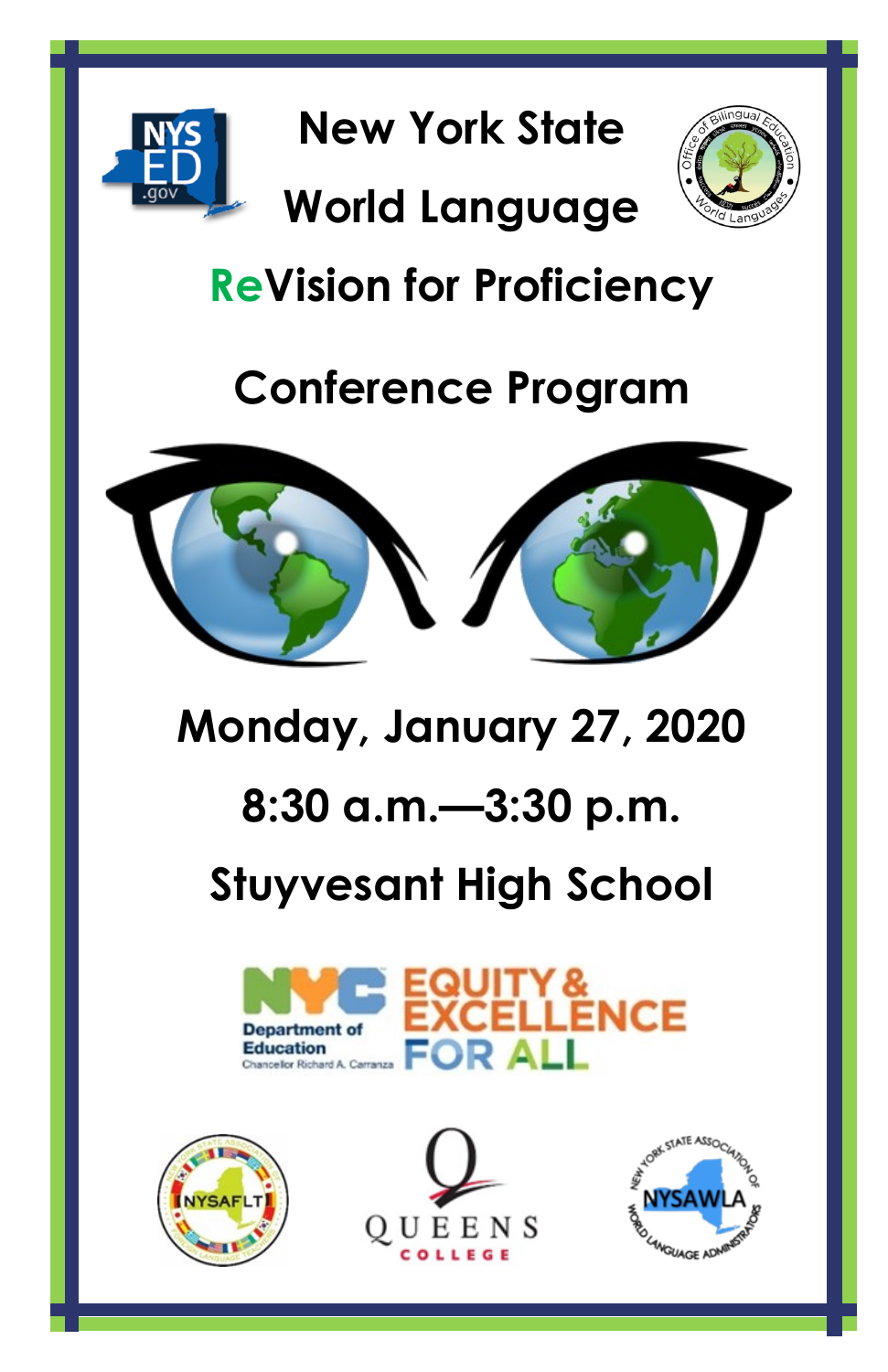## **CONFERENCE SCHEDULE**

| <b>START</b> | <b>END</b> | SESSION                                                                                                                                                                                                                                                                                                                                                                   | <b>LOCATION</b>            |
|--------------|------------|---------------------------------------------------------------------------------------------------------------------------------------------------------------------------------------------------------------------------------------------------------------------------------------------------------------------------------------------------------------------------|----------------------------|
| 8:30         | 8:55       | Registration and coffee                                                                                                                                                                                                                                                                                                                                                   | Outside<br>Auditorium      |
| 9:00         | 9:30       | Welcome & Opening<br>Remarks<br>Jill Schimmel, Senior Director,<br>World Languages, Division of<br>Multilingual Learners, NYC<br><b>DOE</b><br>Candace Black, World Lan-<br>guage Associate, NYSED-<br><b>OBEWI</b><br>Dr. Jennifer Eddy, Assistant<br>Professor, Queens College,<br>PI: NYSED World Language<br><b>Standards and Professional</b><br>Learning Initiative | Auditorium                 |
| 9:30         | 10:30      | Keynote Address<br>Mr. Matt Coss, Lecturer,<br>George Washington Universi-<br>ty and 2nd Language Spe-<br>cialist, National Foreign Lan-<br>guage Center                                                                                                                                                                                                                  | Auditorium                 |
| 10:30        | 10:45      | <b>Break</b>                                                                                                                                                                                                                                                                                                                                                              |                            |
| 10:45        | 11:40      | <b>Breakout Session A</b>                                                                                                                                                                                                                                                                                                                                                 | See location in<br>program |
| 11:45        | 12:45      | Lunch                                                                                                                                                                                                                                                                                                                                                                     | Cafeteria                  |
| 12:55        | 1:50       | <b>Breakout Session B</b>                                                                                                                                                                                                                                                                                                                                                 | See location in<br>program |
| 1:55         | 2:50       | <b>Breakout Session C</b>                                                                                                                                                                                                                                                                                                                                                 | See location in<br>program |
| 3:00         | 3:30       | Closing Remarks & Distribu-<br>tion of CTLE Certificates                                                                                                                                                                                                                                                                                                                  | Auditorium                 |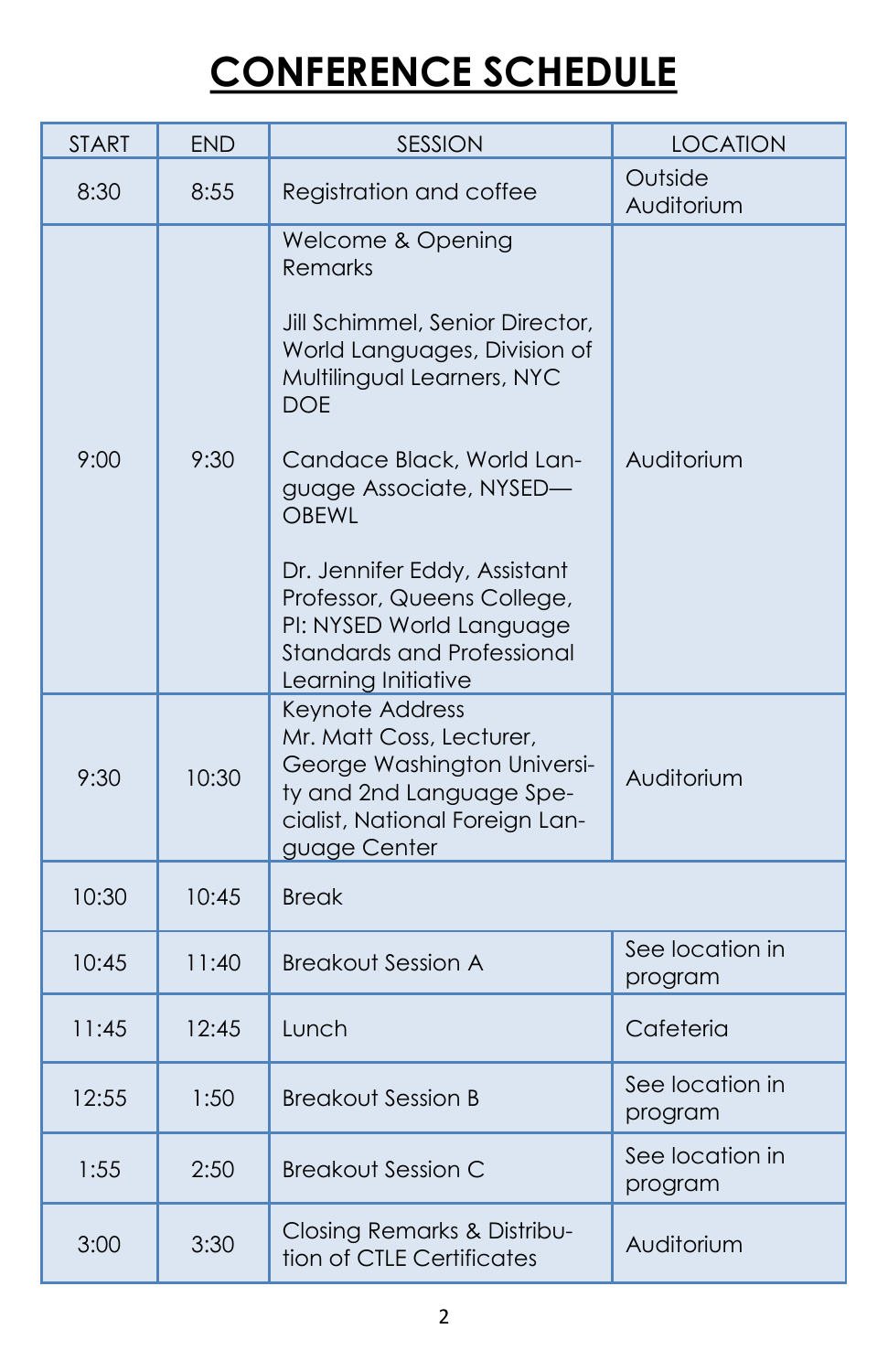## **KEYNOTE SPEAKER**



Matt Coss is a Lecturer in Chinese at George Washington University (GWU) and a Second Language Acquisition Specialist at the National

Foreign Language Center (NFLC) at the University of Maryland. Matt received his BA in Hispanic Linguistics and Chinese from UNC Chapel Hill and his MA in Second Language Acquisition from the University of Maryland. Matt is passionate about delivering culturally-rich, learner -centered world language learning experiences for all students and bridging the gap between research and practice to increase student language proficiency and language teacher instructional effectiveness.

Matt Coss' keynote address is entitled "**A Win-Win-Win: Harnessing the Power of the Image in the World Language Classroom".**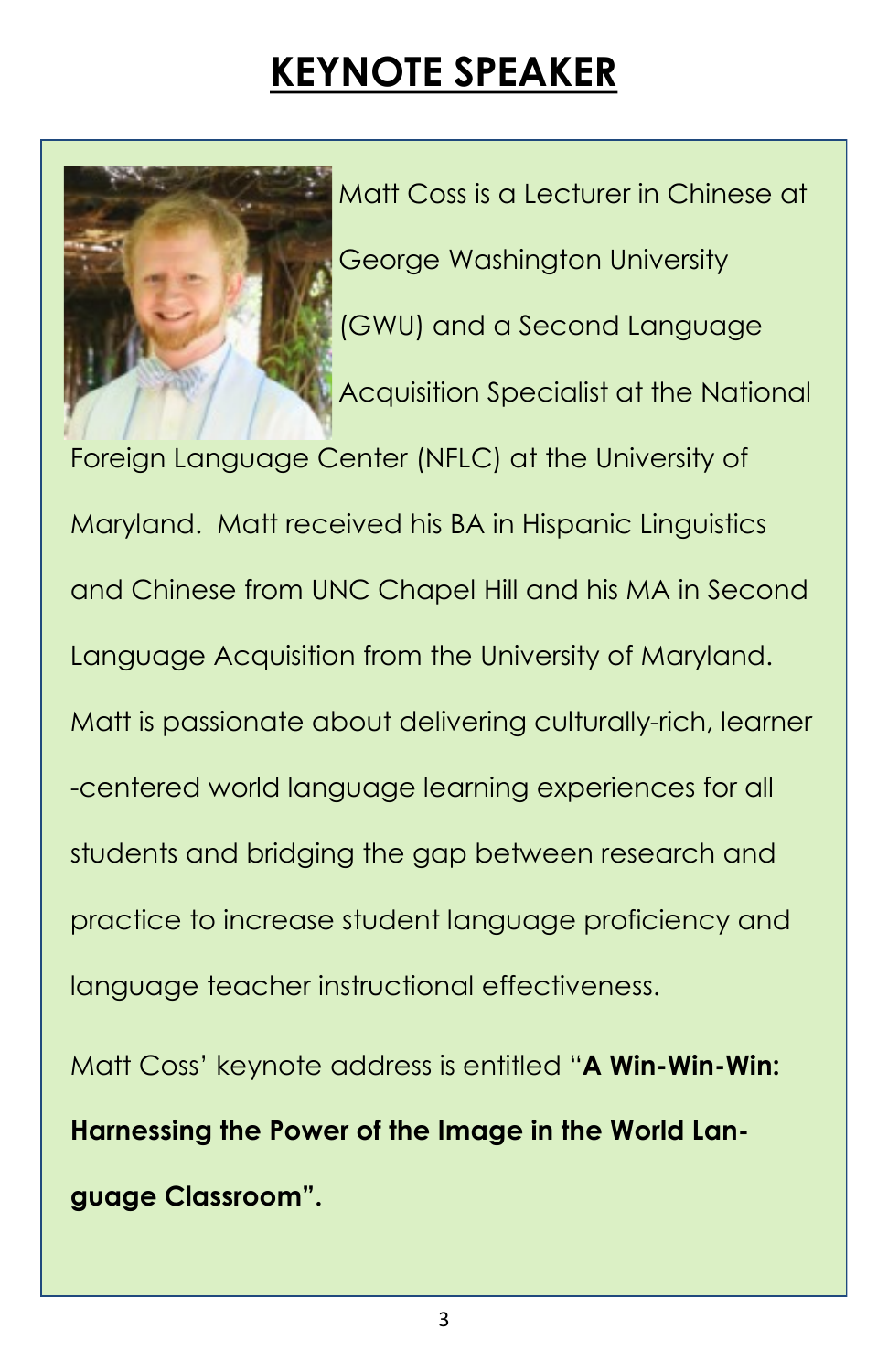## **WORKSHOPS—SESSION A**

#### **Title: Authentic Resources from Cuba & IPA design**

Location:Room 231

Presenter: Dr. Victoria Gilbert, Saint David's School Description: Participants will see how authentic resources collected in Cuba can serve as the basis for Integrated Performance Assessments. Technology integration using EdPuzzle & Flipgrid is incorporated into the IPAs designed. Sample projects will be shared and the authentic materials will be made available to participants to use for their own classes and IPA designs. A template for the call for exemplar IPAs will be shared with participants .

Keyword: Using Culturally Authentic Materials Examples given in Spanish.

#### **Title: Creating Design Challenges to Initiate Project-Based Learning**

Location:Room 333

Presenter: Ida D'Ugo, Yonkers Public Schools

Description: Project-based learning (PBL) focuses on questions or problems that motivate students to challenge the central concepts and principles of a discipline. Creating a design challenge is a way to initiate a project where students go through an entire design thinking process at least once within a specific and shortened time period, in order to answer a question/solve a problem by accomplishing a task. The workshop will provide participants with an overview of the four components of a design challenge (Question/Problem, Task, Constraints, and Rubric) as well as several examples that can be utilized in the classroom. In addition, participants will engage in a design challenge of their own.

Keyword: Learner centered instruction Examples given in English.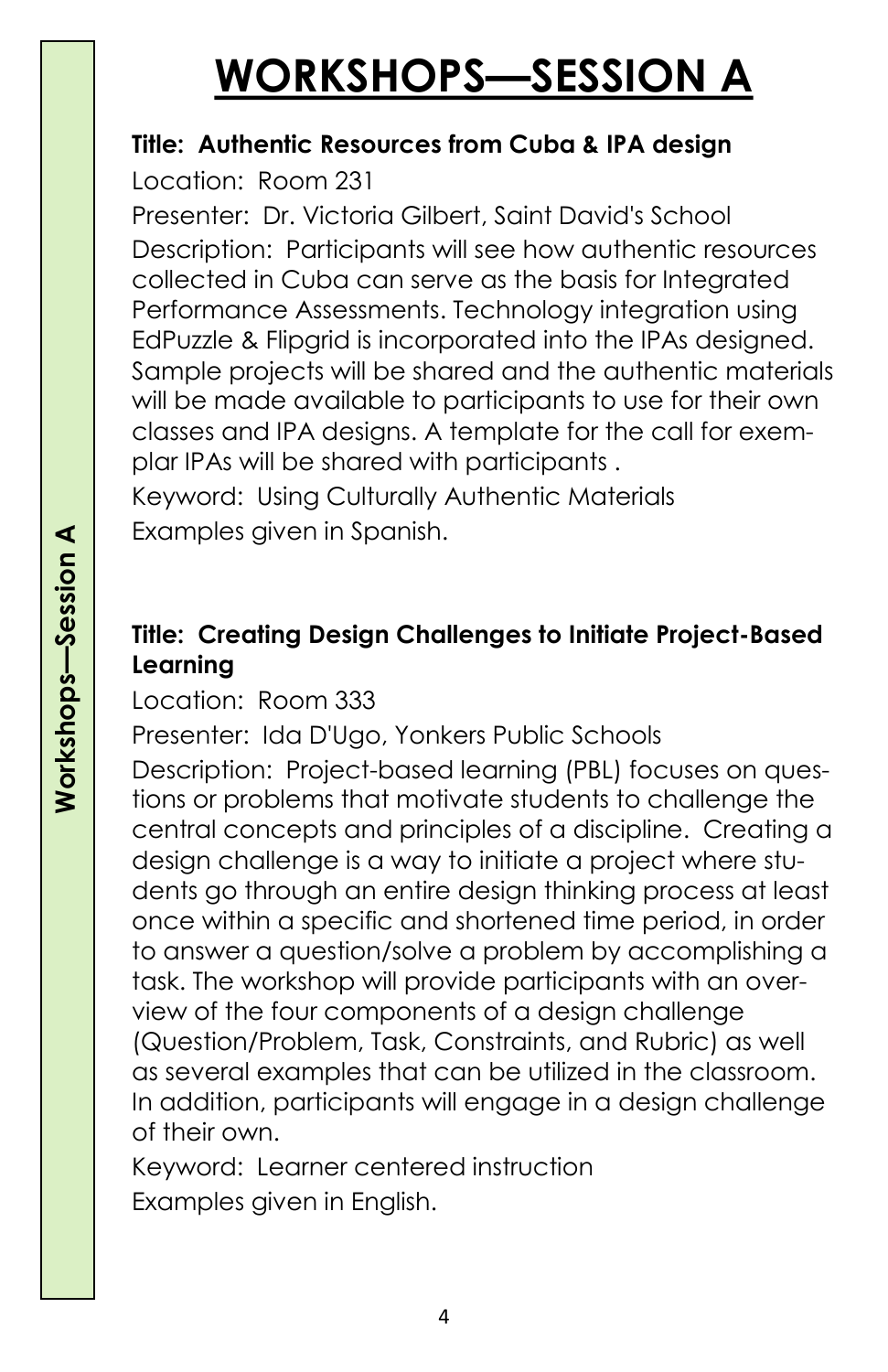# **Workshops —Session A**

#### **Title: Digital Portfolios in the World Language Classroom**

Location:Room 335

Presenter(s): Denise Flood-Doyle & Toby Gillen, Bronxville School

Description: Come and learn how easy it is to empower students to assess their progress toward reaching the goals of your world language course. In this session, participants will learn how to use a portfolio as an assessment tool in the world language course. Participants will examine examples of Latin and French portfolios and will leave with a step-bystep guide for constructing, implementing, and assessing a digital portfolio in the World Language classroom.

Keyword: Technology Integration

Examples given in Latin and French.

#### **Title: Embracing Learning Differences in the World Language Classroom**

Location:Room 305

Presenter(s): Clara Gorman & Maria G.González-Gil, Trevor Day School

Description: In order to make world language learning accessible to all types of students, this presentation aims to share personalized multi-sensory approaches to reach students with dyslexia, auditory processing disorder, and shortterm memory retention. This experience will provide the teachers with an inside view of the struggles that students. The presentation will also provide kinesthetic activities that students can use inside and outside of the school learning environment.

Keyword: Learner Centered Instruction Examples given in Spanish.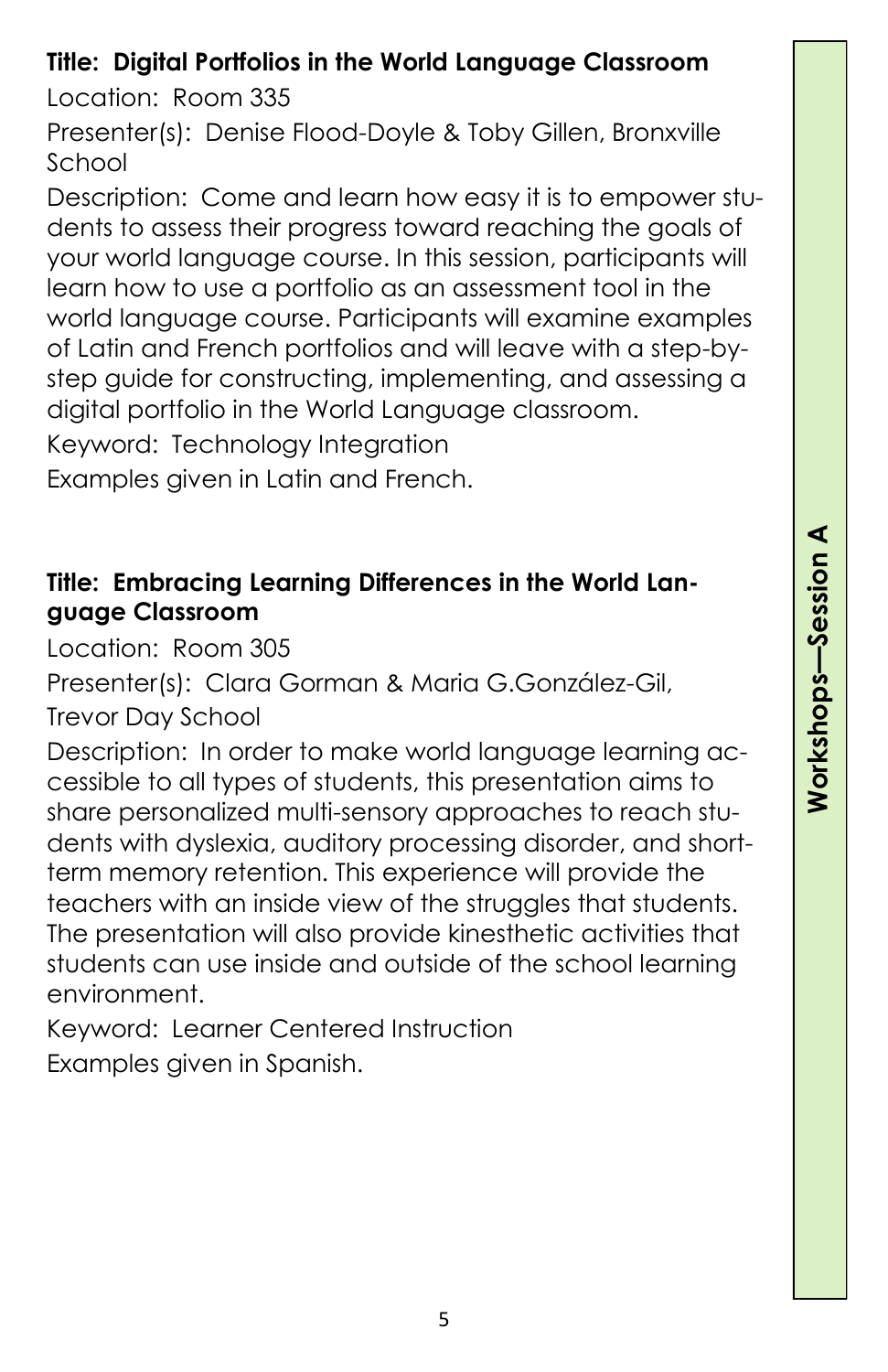#### **Title: Keep it in Context and Make it "Fun"ctional**

Location:Room 327

Presenter: Jenny Delfini, New Paltz CSD Description: Beginner students need lots of repetition for language acquisition. Contextual supports, instead of rules, help students acquire language beyond recitation of vocabulary lists and move toward proficiency. The presenter will include examples of how to incorporate the seven most used structures ("The Super Seven") into an existing thematic unit and will provide places to find authentic resources for curriculum. She will also provide a framework for how and when her students hear, see, and use the structures throughout the unit and beyond. This is not just for FLES, but any beginner level class. Letting go of explicit grammar instruction can be tough, but ultimately this instructional shift leads to increased student engagement.

Keyword: Target language Instruction Made Comprehensible

Examples given in multiple languages.

#### **Title: Proficiency-Based Activities and Projects to Power up Your WL Classrooms**

Location:Room 233

Presenter: Wei Guo, Riverdale Country School Description: Backed up by such theories as Bloom's Taxonomy, Backward Design, and the IMAGE Model, the presenter, believing language learning should be fun, exciting, and meaningful, will introduce a variety of proficiency-based collaborative activities and purposefully designed projects to engage students from multi-level world language classrooms: Around the World, Taboo, Tableau, Gallery Walk, Socratic Seminar, Put a Cap on Learning, to name just a few. Procedures, protocols, and samples will be shared for next day teaching. Project-based learning, technology use, and portfolio-based assessment will also be highlighted to cater to diverse student populations. The audience will walk away with concrete ideas and magic to power up their classrooms.

Keyword: Three Modes of Communication in Assessment and Instruction

Examples given in Chinese.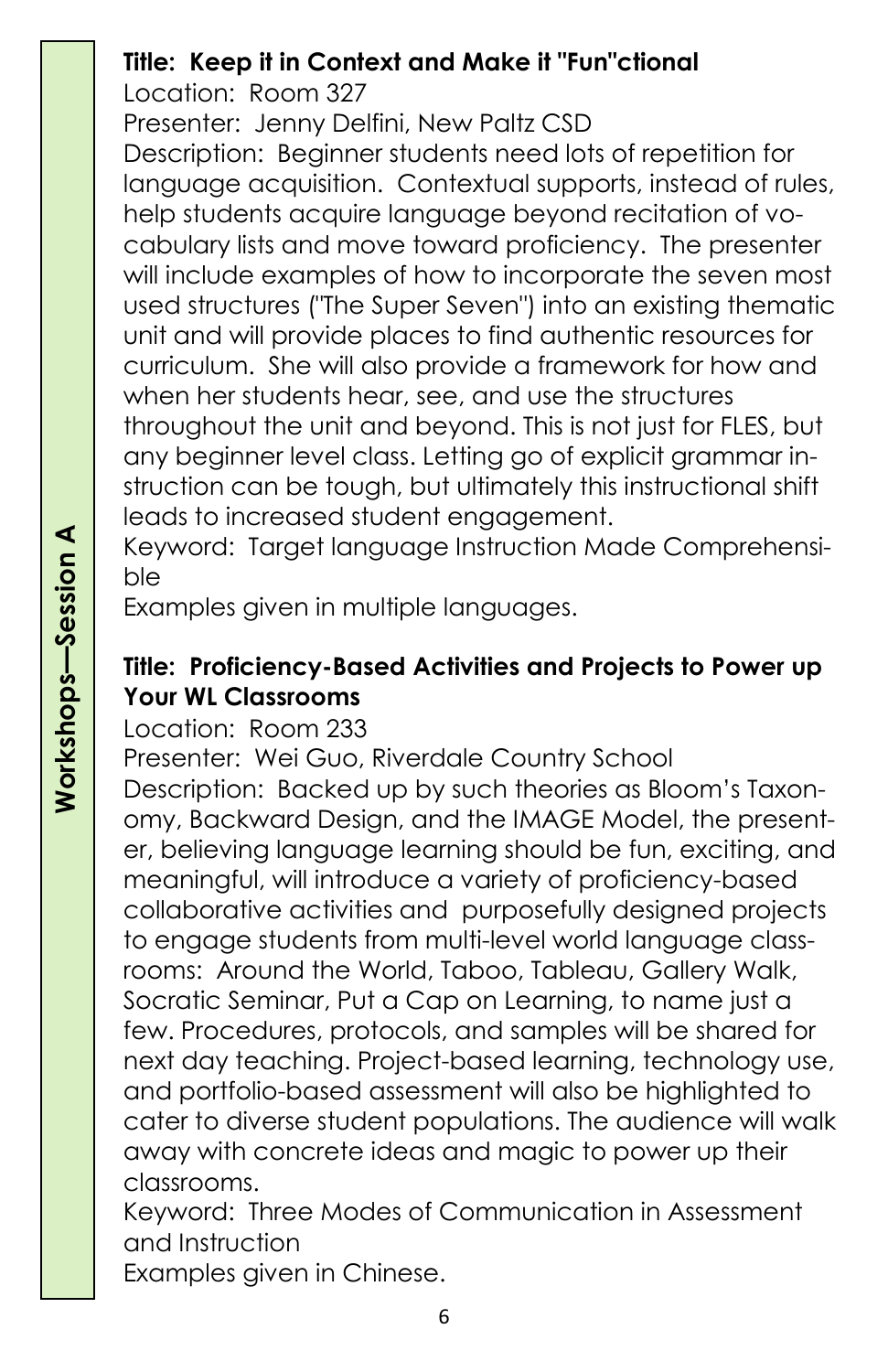#### **Title: Pulsera Project: Lessons for Empowerment, Unity, and Social Justice**

Location:Room 303

Presenter: Erin Hunkemoeller, Urban Assembly Maker Academy

Description: Want to change the world with your curriculum but don't know how to begin? Are you looking for ways to incorporate social justice, empowerment, and unity into your curriculum? This session, highlighting the mission of the Pulsera Project, will provide authentic resources with which to explore these issues. We will navigate the process of converting your visions of grandeur into manageable goals across varying levels of ACTFL proficiency. Presenters will also provide a template for developing strategies and methods for every learner that will propel your lessons to the next level as well as provide an optional service project opportunity!

Keyword: Integrating Language, Culture, and Content Examples given in Spanish.

#### **Title: The Three Modes of Communication in Teaching LOTE Preparation Classes**

Location:Room 237

Presenter: Eleni Natsiopoulou, Long island City HS Description: The Three Modes of Communication and the use of Authentic Sources and Real Life Tasks make learning a natural and empowering experience for students and teachers. We analyze how the Interpretive, Interpersonal, and Presentational Modes enhance student cognitive engagement in exercises that preparation for LOTE involves. Using the topic House and Home, we show how students may approach challenging texts and apply their knowledge to produce the required Read to Write task. We also discuss the value that the real-life tasks have for student engagement and give suggestions for differentiation and scaffolding.

Keyword: Three Modes of Communication in Assessment and Instruction

Examples given in Modern Greek.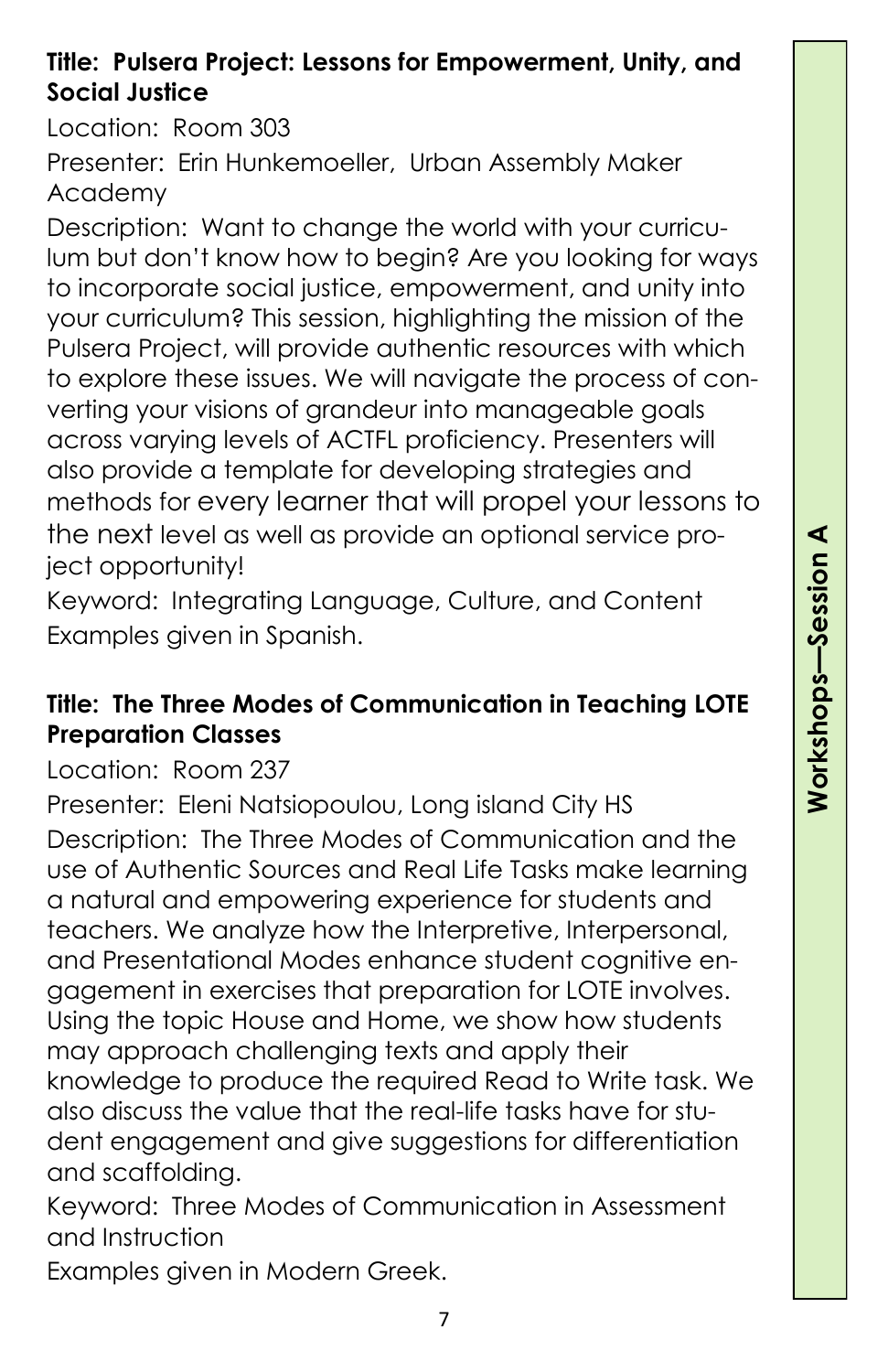#### **Title: Theatre Accessibility and Cultural Relevancy in the Classroom**

Location:Auditorium

Presenter(s): Allison Astor Vargas & Nikaury Rodriguez, Repertorio Español Theatre

Description: This workshop is devised to help classroom teachers experience first-hand the use of theatre in the classroom so as to engage their students in meaningful ways. Teachers will participate in theatre warm-ups, work on character development, and create brief scenes. This development work promotes and empowers teachers to build on their knowledge of drama and to demonstrate that curriculum can be expanded by incorporating theatre practices. In the last exercise of the session, teachers will be asked to create an on-the-spot assignment that will bring theatre back into the classroom. This sharing segment allows them to explore the realm of possibilities.

Keyword: Using Culturally Authentic Materials Examples given in Spanish.

#### **Title: Using Socratic Seminar in the World Language Classroom**

Location:Room 337

Presenter: Tori González, TYWLS of Astoria Description: This session will walk participants through how to design a unit that revolves around several Socratic seminars, while building vocabulary, reading comprehension skills, and speaking practice, through the Project-Based Learning (PBL) model. We will discuss leveled authentic texts, phrasal vocabulary, and building a culture of mistake making.

Keyword: Proficiency Examples given in Spanish.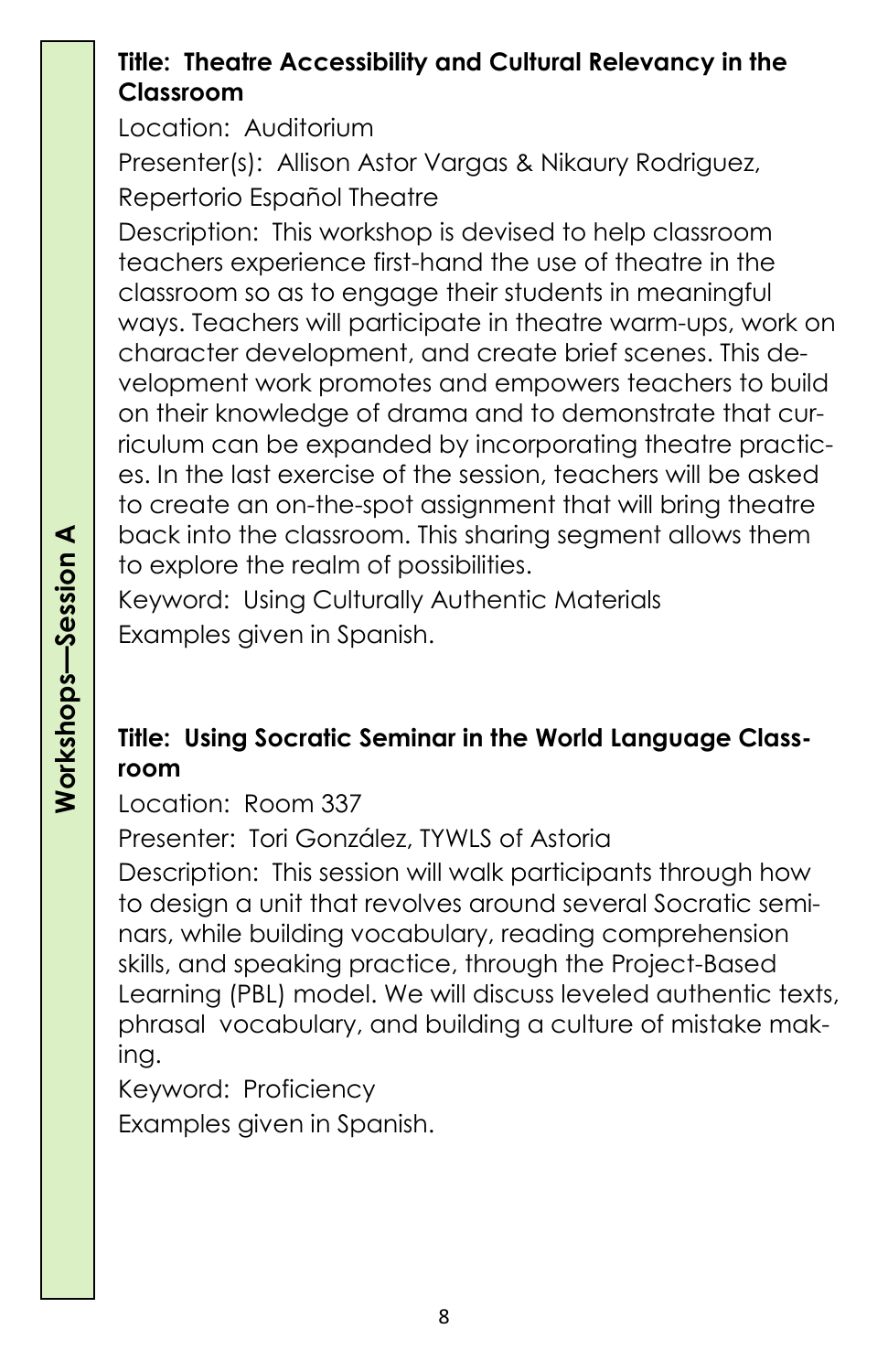## **SAVE THE DATE!**

**The Office of Bilingual Education and World Languages is planning a conference for World Language teachers and administrators on Thursday, June 4, 2020 at Queens College, CUNY. More information on this conference will be made available in soon. Stay tuned to our website: [http://www.nysed.gov/world](http://www.nysed.gov/world-languages/news/upcoming-world-language-conferences)[languages/news/upcoming-world-language](http://www.nysed.gov/world-languages/news/upcoming-world-language-conferences)[conferences.](http://www.nysed.gov/world-languages/news/upcoming-world-language-conferences)**

## **Feedback on the Proposed Revisions to the LOTE Standards**

**The proposed revisions to the LOTE Standards are open for public comment until February 1st. Please make your voice heard by filling out the feedback survey at the following link:** 

[https://www.surveymonkey.com/r/](https://www.surveymonkey.com/r/NYSWLPublicComment) [NYSWLPublicComment](https://www.surveymonkey.com/r/NYSWLPublicComment)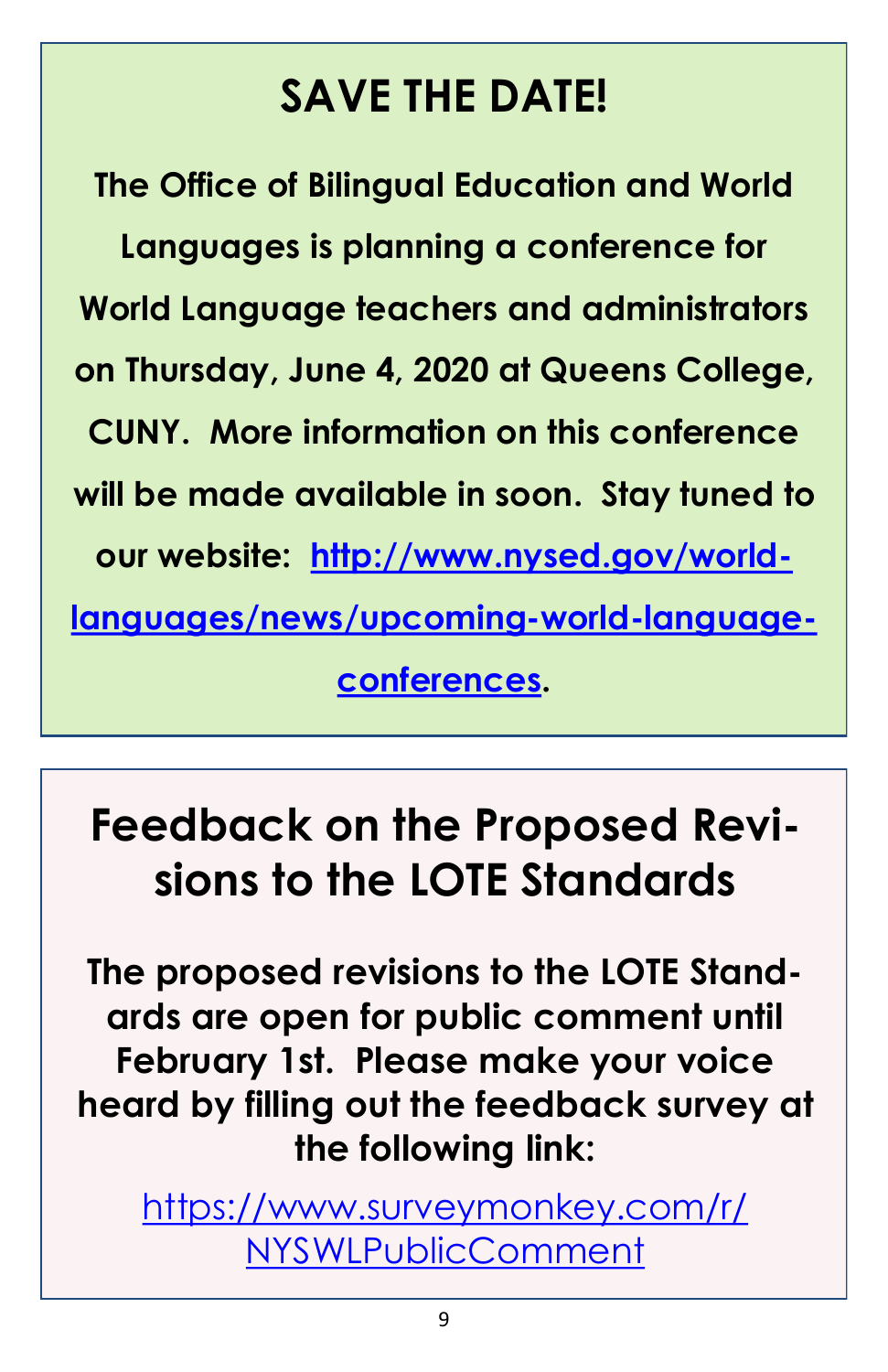## **WORKSHOPS—SESSION B**

#### **Title: An Arabic Articulated Curriculum: Does our home shape our lives?**

Location:Room 333

Presenter: Susan Hanna Wicht, The Heschel School Description: In this session, exemplars will be presented from a four-year articulated curriculum on the theme of "Welcome to my home". It addresses the Essential Question "Do our homes shape our lives?", taking the learner from their own location, to experience Arab dwellings in three Arabic-speaking countries. The learning aligns with ACTFL's World-Readiness, and Can-Do Proficiency Benchmark levels (Novice, Intermediate, Advanced), and incorporates global awareness in the 5 Cs (Communication, Cultures, Connections, Comparisons and Communities). Each unit includes formative and summative assessment of interpersonal, interpretive, and presentational modes. Participants will gain practical tools on how to create a unit for their language instruction.

Keyword: Integrating Language, Culture, and Content Examples given in Arabic.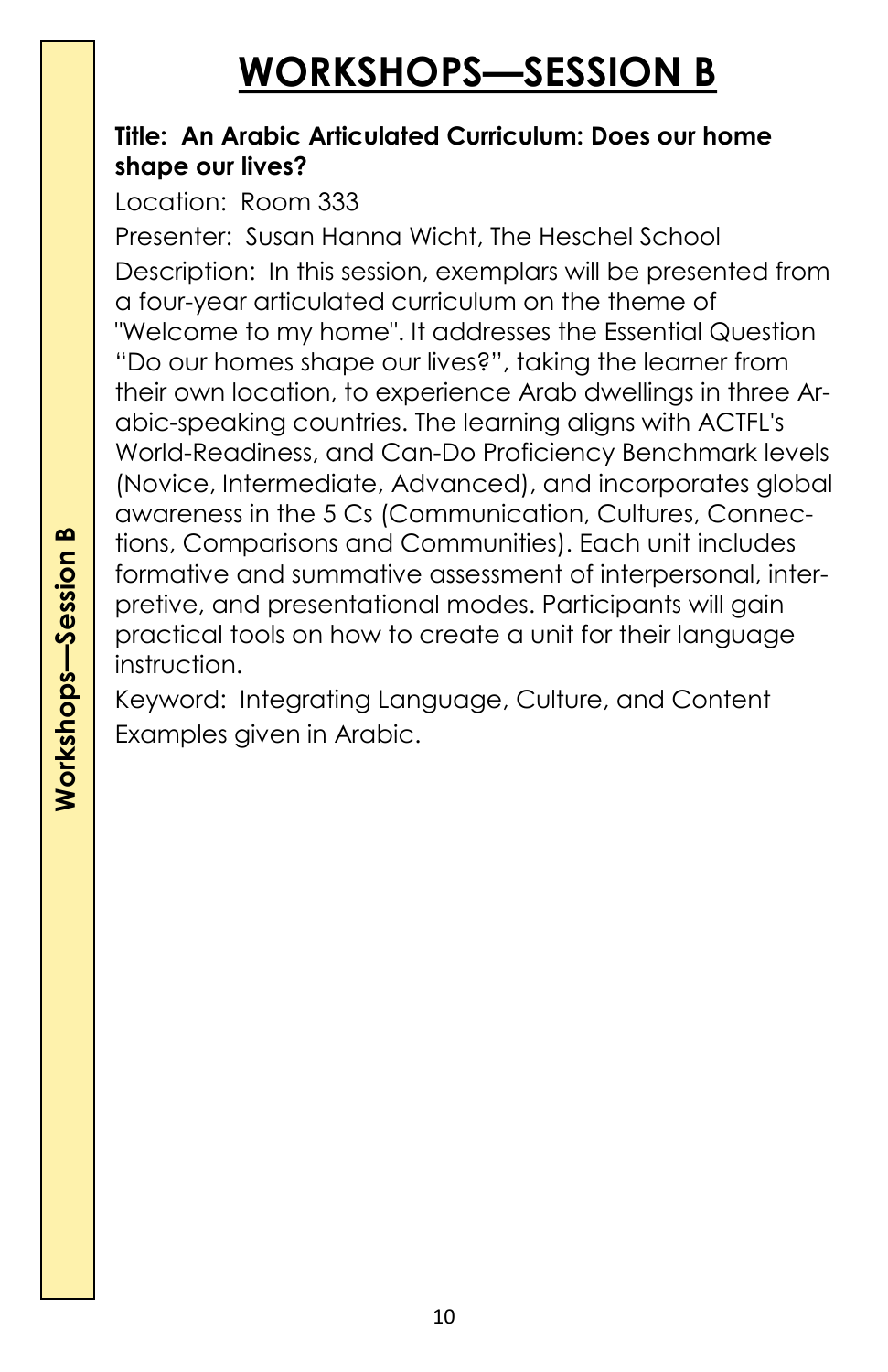#### **Title: Articulation for Transfer: Performance Assessment with the Seal in Mind**

Location:Room 233

Presenter: Dr. Jennifer Eddy, Queens College, CUNY Description: Articulation is intentional design for language performance and proficiency goals between levels, buildings and schools. Students often learn and are assessed in limited contexts with highly predictable or forced choice items that hinder proficiency goals. Articulated Performance tasks are designed for learners to engage critical thinking skills, intercultural competence, and to solve problems and create products across three target levels of learner engagement for the New York State Seal of Biliteracy (NYSSB) and beyond. This session guides teachers to design tasks to target proficiency goals for our revised NYS Checkpoints A, B, and C, and develop customized Can-Do statements unfolded for vertical articulation, transfer, and learner autonomy beyond the classroom.

Keyword: Three Modes of Communication in Assessment and Instruction

Examples given in English.

#### **Title: Authentic Resources from Cuba & IPA design**

Location:Room 231

Presenter: Victoria Gilbert, Saint David's School

Description: Participants will see how authentic resources collected in Cuba can serve as the basis for Integrated Performance Assessments. Technology integration using EdPuzzle & Flipgrid is incorporated into the IPAs designed. Sample projects will be shared and the authentic materials will be made available to participants to use for their own classes and IPA designs. A template for the call for exemplar IPAs will be shared with participants .

Keyword: Using Culturally Authentic Materials Examples given in Spanish.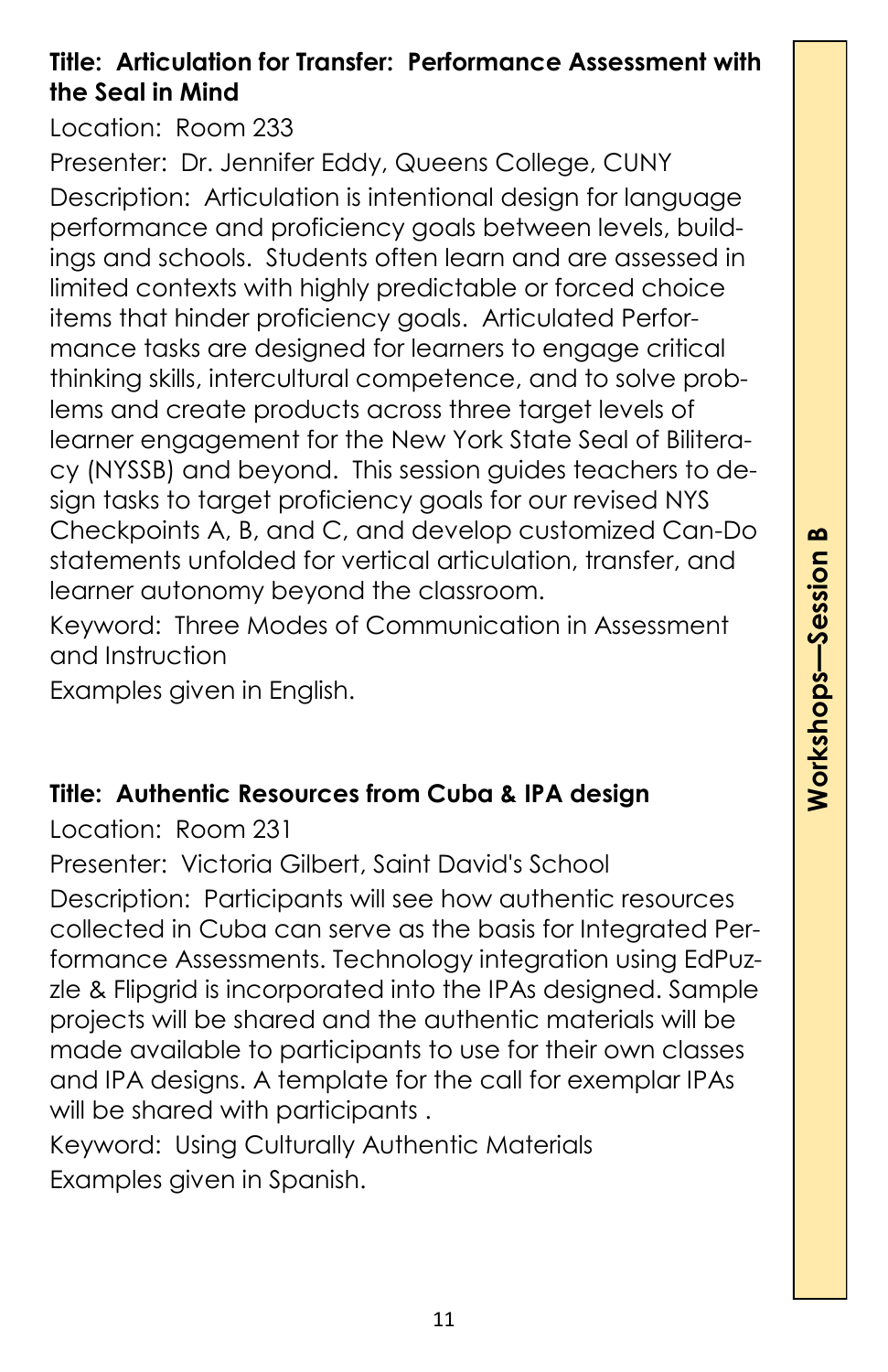#### **Title: Bringing Big Ideas and Meaningful Content into Beginner-Level Courses**

Location:Room 305

Presenter: Chela Crinnion, Nightingale-Bamford School Description: One challenge that students face when learning a new language is feeling limited in their expression. Simplistic vocabulary can constrain learning to concrete ideas, centered on one's own experience. By reframing units with essential questions and powerful key words, teachers can maintain target-language instruction while opening the door for deeper learning. Beginner-level classes can explore topics such as having vs. being, luxury vs. necessity, and house vs. home. Authentic images and texts sourced from websites and social media can spark conversations about identity and diversity, as well as global and social issues. This session provides a sampling of activities and resources in Spanish, adaptable for other languages.

Keyword: Target language Instruction Made Comprehensible

Examples given in Spanish.

#### **Title: Digital Portfolios in the World Language Classroom**

Location:Room 335

Presenter(s): Denise Flood-Doyle & Toby Gillen,

Bronxville School

Description: Come and learn how easy it is to empower students to assess their progress toward reaching the goals of your world language course. In this session, participants will learn how to use a portfolio as an assessment tool in the world language course. Participants will examine examples of Latin and French portfolios and will leave with a step-bystep guide for constructing, implementing, and assessing a digital portfolio in the World Language classroom. Keyword: Technology Integration

Examples given in Latin and French.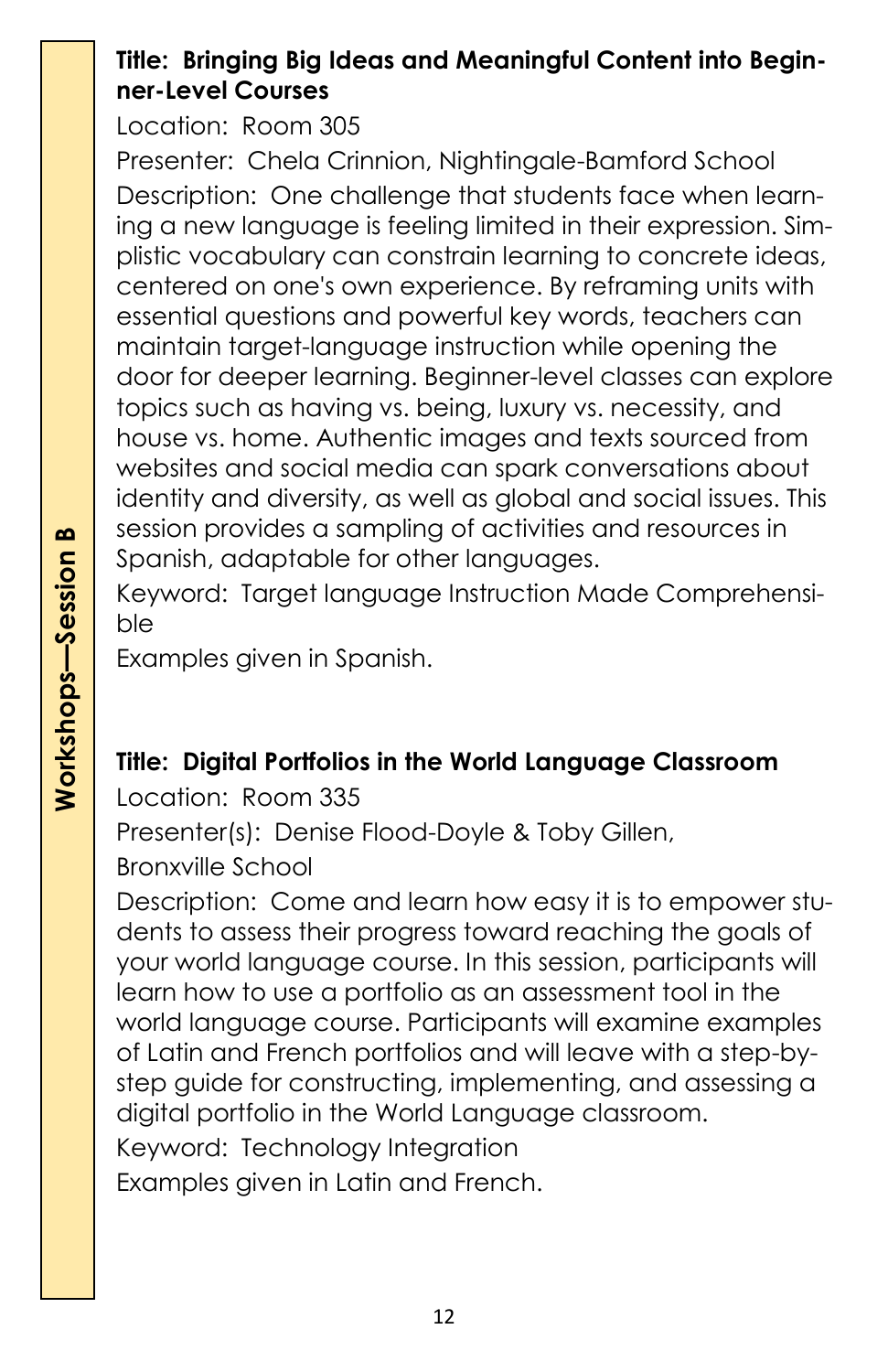#### **Title: High-Impact Strategies to Maximize the Value of Authentic Images**

Location:Room 339

Presenter: Matt Coss, George Washington University Description: Following the message of the keynote address, this session will present a variety of high-impact strategies for world language teachers of students at any level of proficiency to make the most out of the authentic images they plan to use in the classroom. The primary goal of this session is that each attendee is able to take away concrete steps to immediately incorporate into their own classrooms - strategies to weave culture and content in the target language to facilitate student language acquisition and growth. The goal is not to change what we teach, or even to change how we teach, but to remember to constantly ask ourselves: is there a more culturally-entrenched and relevant way I can have my students interact with this content? Keyword: Using Culturally Authentic Materials Examples given in multiple languages.

#### **Title: Project Based Learning**

Location:Room 327

Presenter: Melody Kwan, Baruch College Campus HS Description: What is Project-Based Learning and how do we implement it in our classrooms? Using the principles of Backward Design, project-based learning can be a rich way to structure your class. In this workshop, teachers will learn how to design meaningful projects for themselves and their students. Learn how to create projects and outlines that will accommodate a variety of learning abilities and design rubrics that will make grading more manageable. Keyword: Learner Centered Instruction

Examples given in Spanish.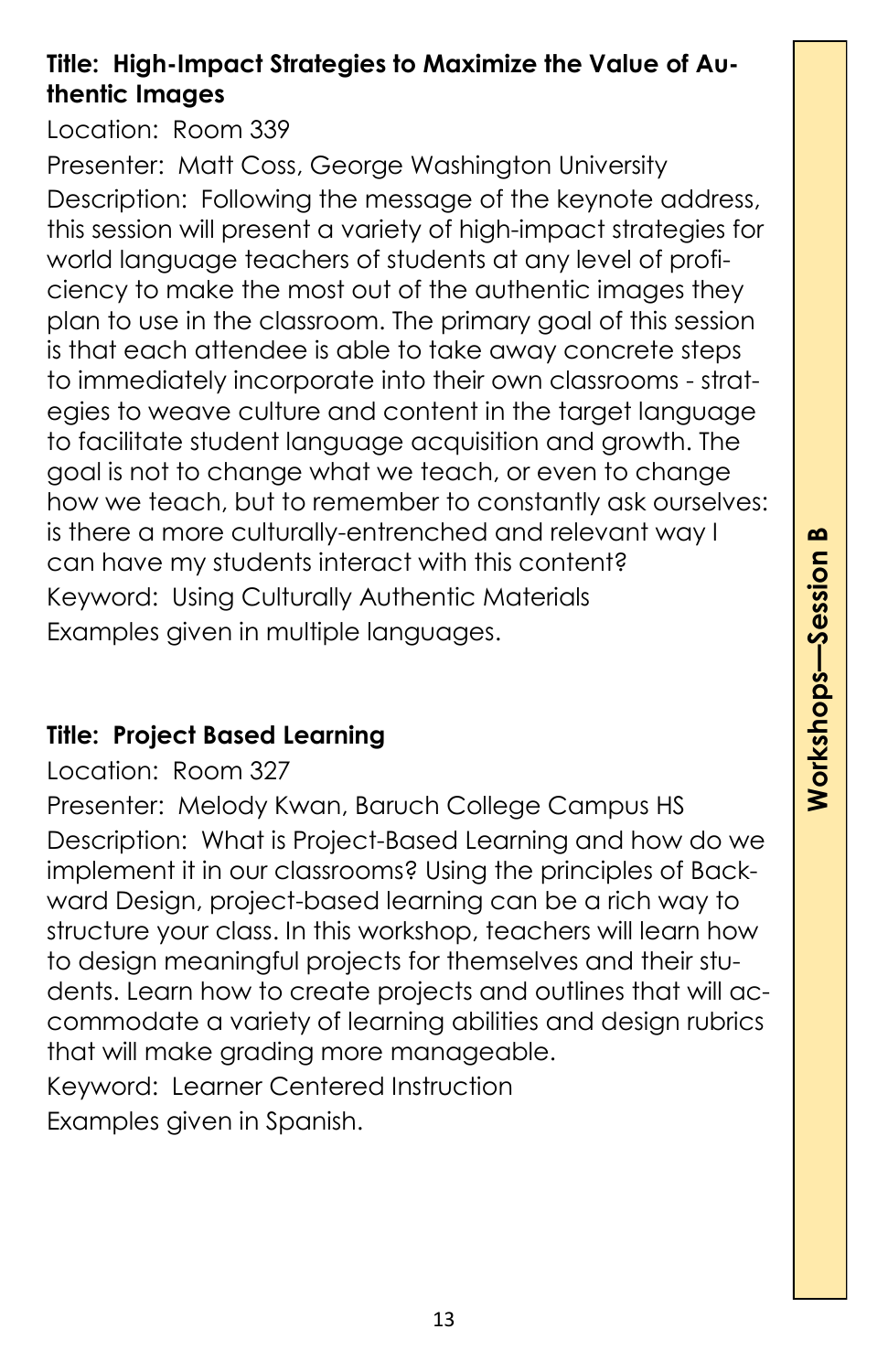#### **Title: Teaching Modern Languages for Social Justice**

Location:Room 329

Presenter: Lamees Fadl, City University of New York Description: Integration of social justice in Modern Languages classrooms is a trending demand for 21st century education. This workshop aims to provide a plan to develop Modern language classes for teaching languages and social justice in conjunction. It aims to highlight the link between social justice and modern languages, and fulfill the main components of social justice through teaching social justice characteristics, terminology, on a global scale. Some important questions will be answered, including how to choose a textbook that works well with the topic, and how to create assignments that demonstrate the understanding of the aspects of social justice and the concept of culture through comparisons of targeted and American cultures. Keyword: Integrating Language, Culture, and Content Examples given in Arabic and English.

#### **Title: Teaching Students to ask Questions using the Question Formulation Technique**

Location:Room 303

Presenter: Judith Wilson, Executive Leadership Institute Description: The skill of question asking is far too rarely or deliberately taught in school. This session will develop the teaching strategy, the Question Formulation Technique, a strategy worked with and learned from educators, which provides a simple yet powerful way to teach students how to formulate, work with, and use their own questions. Keyword: Integrating Language, Culture, and Content Examples given in English.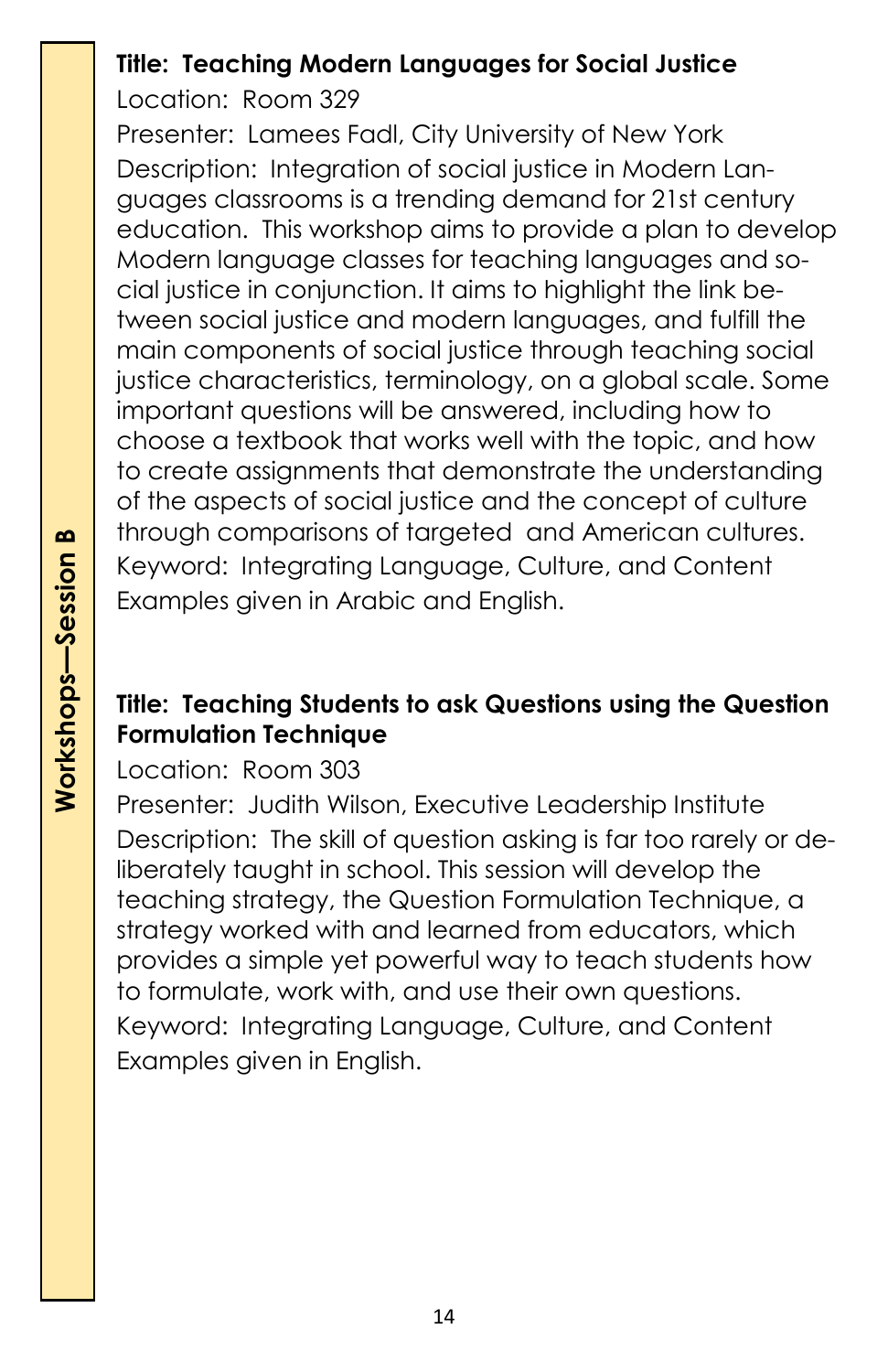#### **Title: The Three Modes of Communication in Teaching LOTE Preparation Classes**

Location:Room 235

Presenter: Eleni Natsiopoulou, Long island City HS Description: The Three Modes of Communication and the use of Authentic Sources and Real Life Tasks make learning a natural and empowering experience for students and teachers. We analyze how the Interpretive, Interpersonal, and Presentational Modes enhance student cognitive engagement in exercises that preparation for LOTE involves. Using the topic House and Home, we show how students may approach challenging texts and apply their knowledge to produce the required Read to Write task. We also discuss the value that the real-life tasks have for student engagement and give suggestions for differentiation and scaffolding.

Keyword: Three Modes of Communication in Assessment and Instruction

Examples given in Modern Greek.

#### **Title: Theatre Accessibility and Cultural Relevancy in the Classroom**

Location:Auditorium

Presenter(s): Allison Astor Vargas & Nikaury Rodriguez, Repertorio Español Theatre,

Description: This workshop is devised to help classroom teachers experience first-hand the use of theatre in the classroom so as to engage their students in meaningful ways. Teachers will participate in theatre warm-ups, work on character development, and create brief scenes. This development work promotes and empowers teachers to build on their knowledge of drama and to demonstrate that curriculum can be expanded by incorporating theatre practices. In the last exercise of the session, teachers will be asked to create an on-the-spot assignment that will bring theatre back into the classroom. This sharing segment allows them to explore the realm of possibilities.

Keyword: Using Culturally Authentic Materials Examples given in Spanish.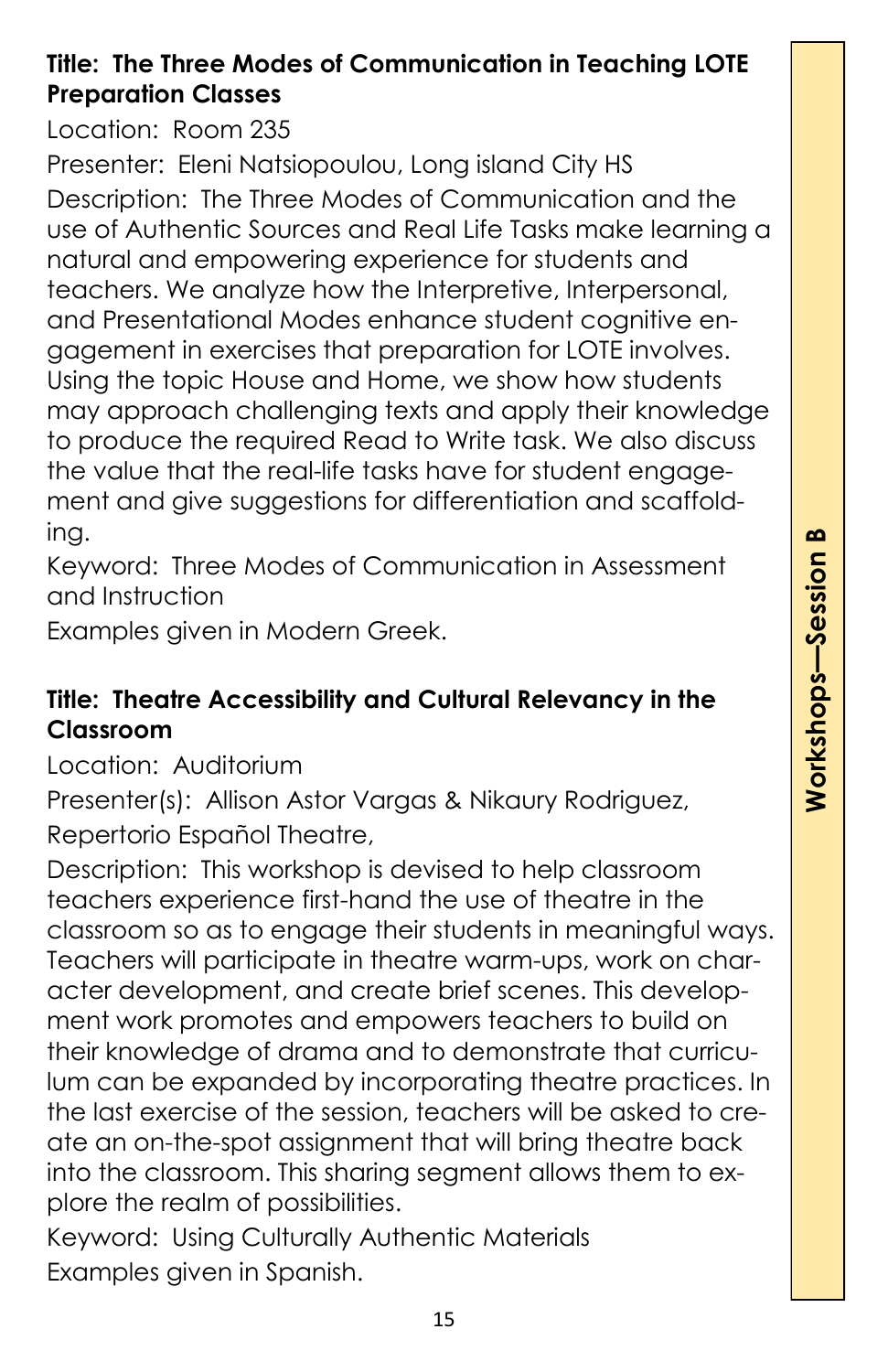#### **Title: Using Authentic Materials to Assess 21st Century Students' Communication Skills**

Location:Room 237

Presenter: Norka Delgado Fuller, Floral Park Memorial Description: Teachers will learn how to create lessons to assess their students' listening, reading, speaking and writing skills through Higher Order Thinking interpretative questions, engaging interpersonal tasks and presentational read to write activities based on authentic resources. There will be a specific focus on activities that will fulfill the Communication Skills standards for Checkpoints A, B and C. Participants will have hands on opportunities to create elements of an Integrated Performance Assessment based on provided authentic materials and to discuss how to implement the activities to their curriculum and to differentiate them to their student's level. Participants will also receive a copy of lessons discussed during the presentation.

Keyword: Three Modes of Communication in Assessment and Instruction

Examples given in Spanish.

#### **Title: Using Culturally Authentic Materials to Design Articulated Assessment Transfer Tasks**

Location:Room 337

Presenter(s): Lingling Xie, North Shore & Herricks Schools, Dorcas Xue & Janet Chan, Queens College, CUNY Description: This session explains how to plan a unit with the backward design and Articulated Assessment Transfer Task. The session also demonstrates how to use culturally authentic material to design tasks in the three modes. We will discuss articulated performance assessment tasks and the three modes for the world language class. The presenters will demonstrate how to align world language teaching strategies with the modes and other features to design a lesson for learners with different levels. The presenters will share their experience of their performance assessment tasks design and implementation. You will see how to design an effective lesson using the three modes and Backward Design.

Keyword: Using Culturally Authentic Materials Examples given in English and Chinese.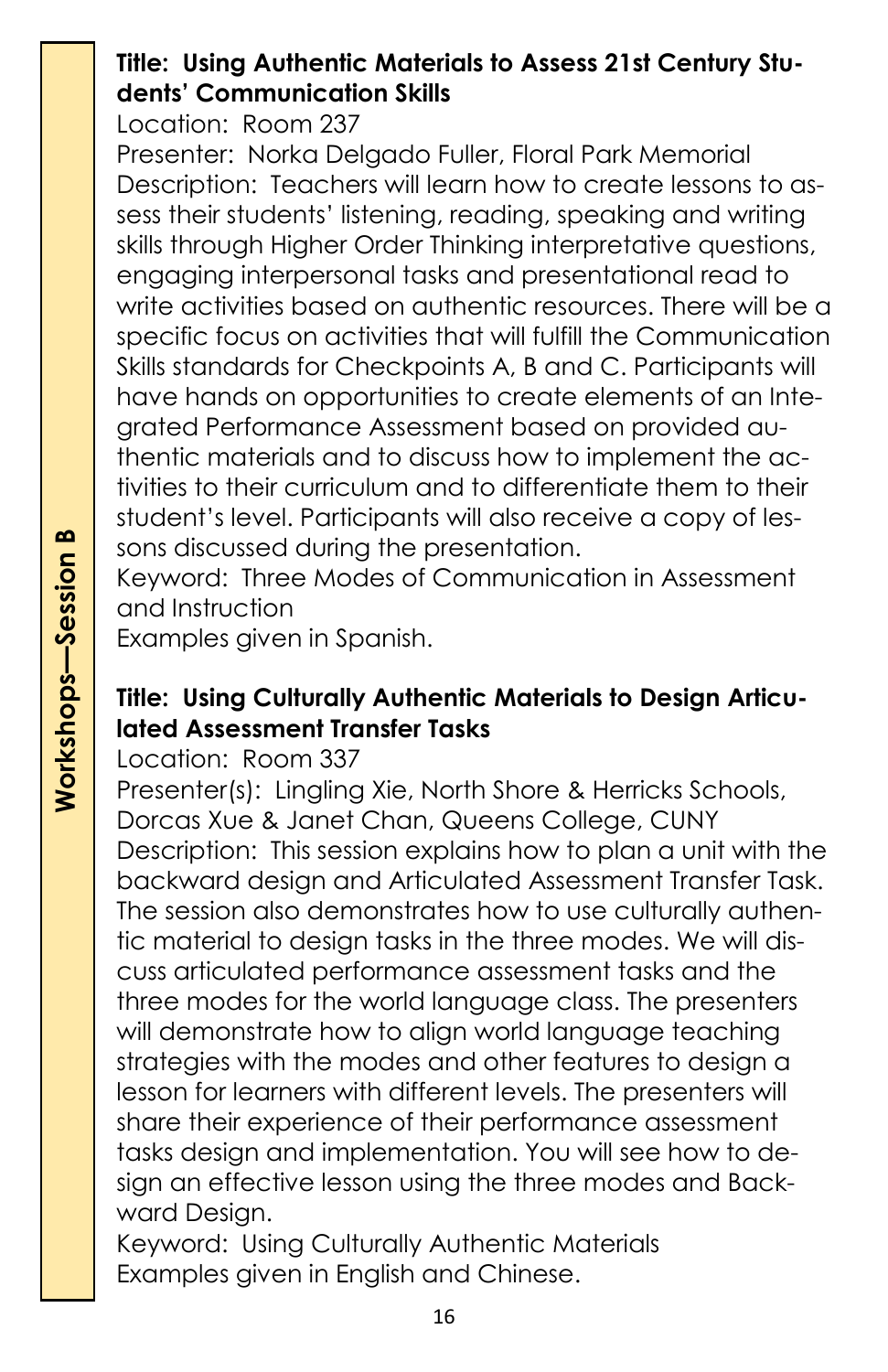## **THE NEW YORK STATE SEAL OF BILITERACY**



The New York State Seal of Biliteracy (NYSSB) was established to recognize high school graduates who have attained a high level of proficiency in listening, speaking, reading, and writing in one or more languages, in addition to English.

The intent of the NYSSB is to:

- affirm the value of diversity in a multilingual society;
- encourage the study of languages;
- identify high school graduates with language and biliteracy skills for employers;
- provide universities with additional information about applicants seeking admission;
- prepare students with twenty-first century skills; and to
- recognize the value of world and home language instruction in schools.

The NYSSB acknowledges the importance of being bilingual in today's global society. It highlights the hard work and achievement of students, and encourages students to pursue language study while in school. The recognition of attaining biliteracy becomes part of the high school transcript and diploma for these students and is a statement of accomplishment for future employers and for college admission.

For more information on the NYS Seal of Biliteracy including how to start a Seal program at your school or district, please contact Candace Black at candace.black@nysed.gov or (518) 473-7505.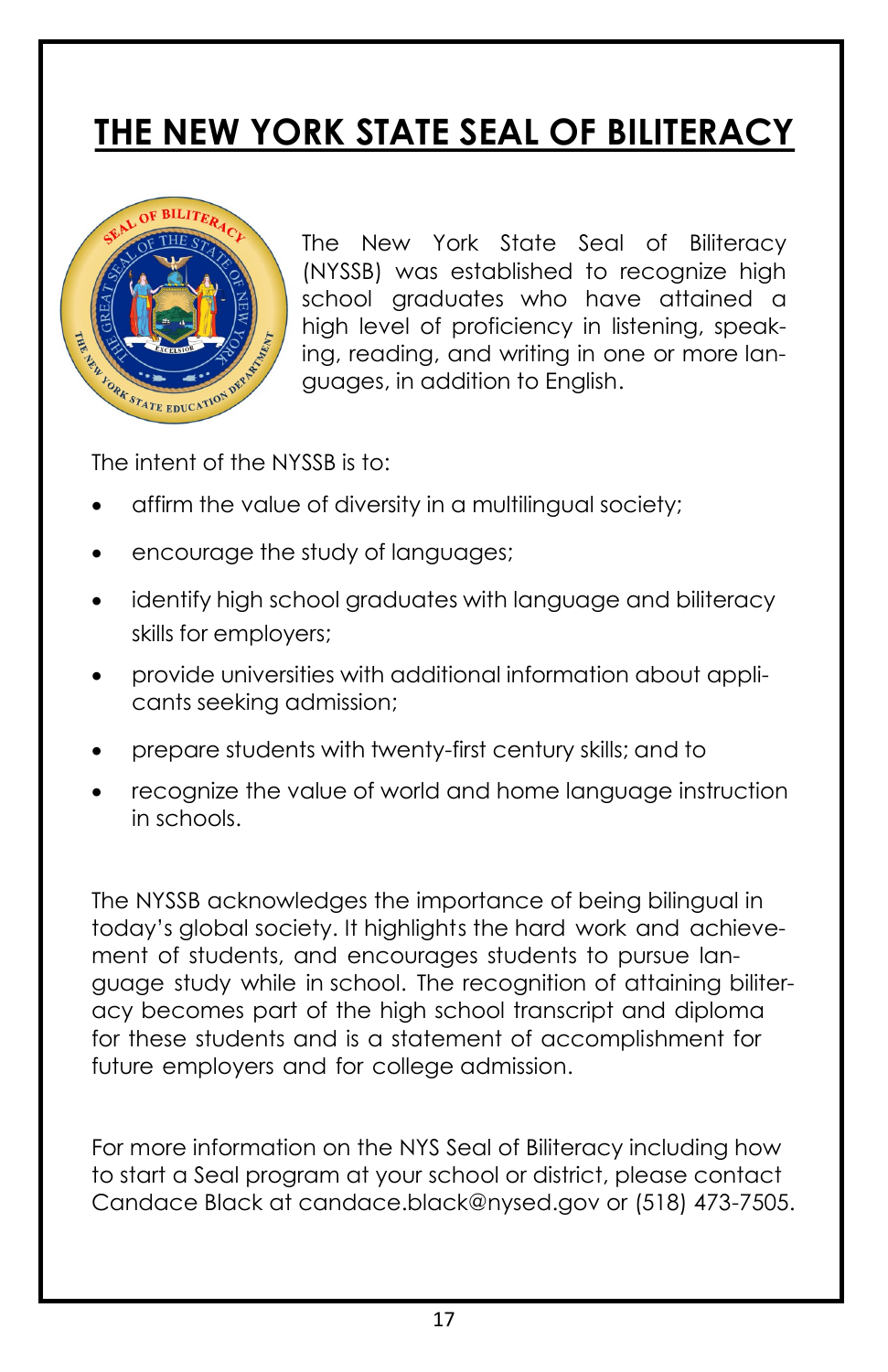## **WORKSHOPS—SESSION C**

#### **Title: An Arabic Articulated Curriculum: Does our home shape our lives?**

Location:Room 333

Presenter: Susan Hanna Wicht, The Heschel School Description: In this session, exemplars will be presented from a four-year articulated curriculum on the theme of "Welcome to my home". It addresses the Essential Question "Do our homes shape our lives?", taking the learner from their own location, to experience Arab dwellings in three Arabic-speaking countries. The learning aligns with ACTFL's World-Readiness, and Can-Do Proficiency Benchmark levels (Novice, Intermediate, Advanced), and incorporates global awareness in the 5 Cs (Communication, Cultures, Connections, Comparisons and Communities). Each unit includes formative and summative assessment of interpersonal, interpretive, and presentational modes. Participants will gain practical tools on how to create a unit for their language instruction.

Keyword: Integrating Language, Culture, and Content Examples given in Arabic.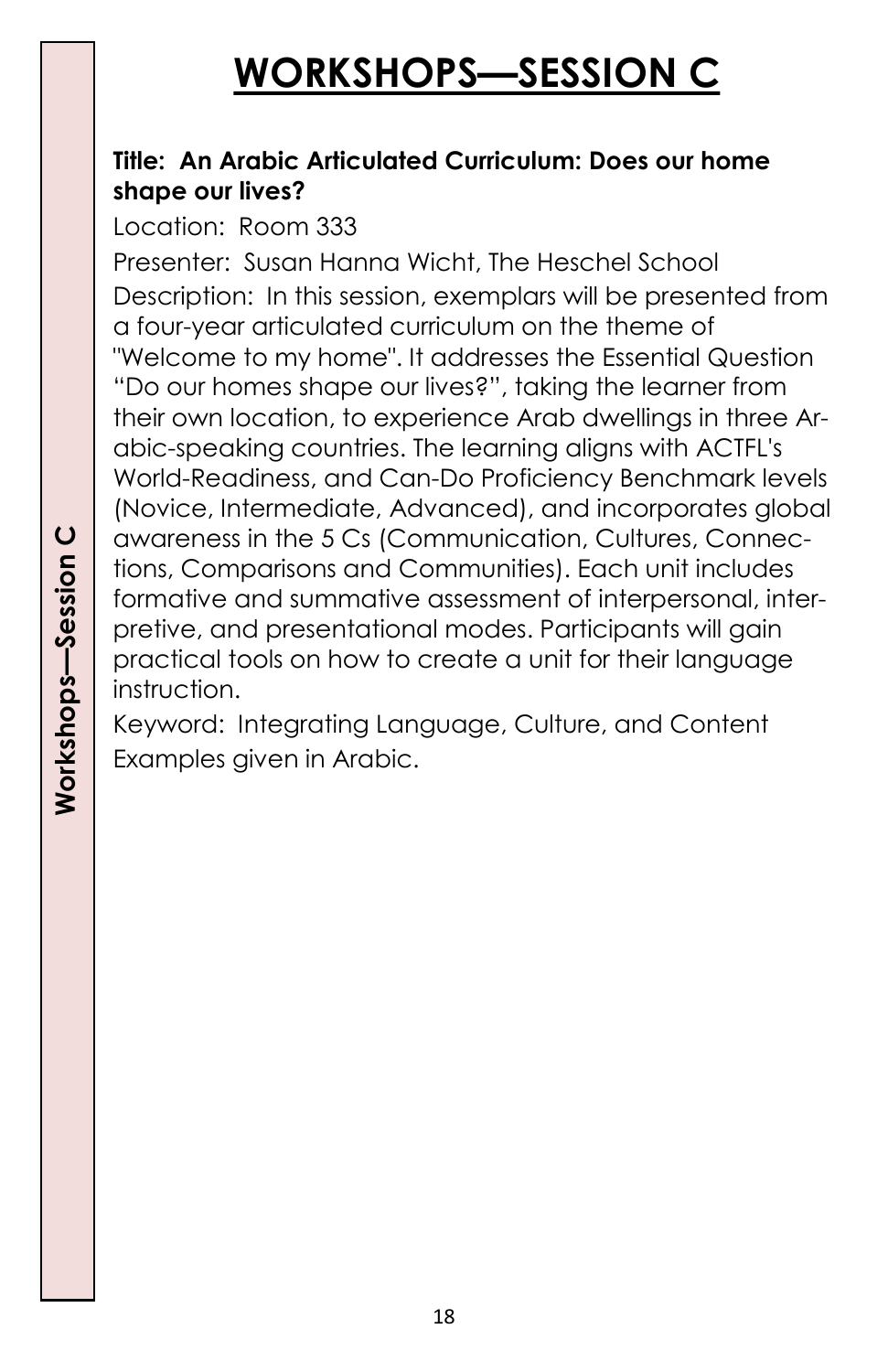#### **Title: Articulation for Transfer: Performance Assessment with the Seal in Mind**

Location:Auditorium

Presenter: Dr. Jennifer Eddy, Queens College, CUNY Description: Articulation is intentional design for language performance and proficiency goals between levels, buildings and schools. Students often learn and are assessed in limited contexts with highly predictable or forced choice items that hinder proficiency goals. Articulated Performance tasks are designed for learners to engage critical thinking skills, intercultural competence, and to solve problems and create products across three target levels of learner engagement for the New York State Seal of Biliteracy (NYSSB) and beyond. This session guides teachers to design tasks to target proficiency goals for our revised NYS Checkpoints A, B, and C, and develop customized Can-Do statements unfolded for vertical articulation, transfer, and learner autonomy beyond the classroom.

Keyword: Three Modes of Communication in Assessment and Instruction

Examples given in English.

#### **Title: Bringing Big Ideas & Meaningful Content into Beginner-Level Courses**

Location:Room 303

Presenter: Chela Crinnion, Nightingale-Bamford School Description: One challenge that students face when learning a new language is feeling limited in their expression. Simplistic vocabulary can constrain learning to concrete ideas, centered on one's own experience. By reframing units with essential questions and powerful key words, teachers can maintain target-language instruction while opening the door for deeper learning. Beginner-level classes can explore topics such as having vs. being, luxury vs. necessity, and house vs. home. Authentic images and texts sourced from websites and social media can spark conversations about identity and diversity, as well as global and social issues. This session provides a sampling of activities and resources in Spanish, adaptable for other languages.

Keyword: Target Language Instruction Made Comprehensible Examples given in Spanish.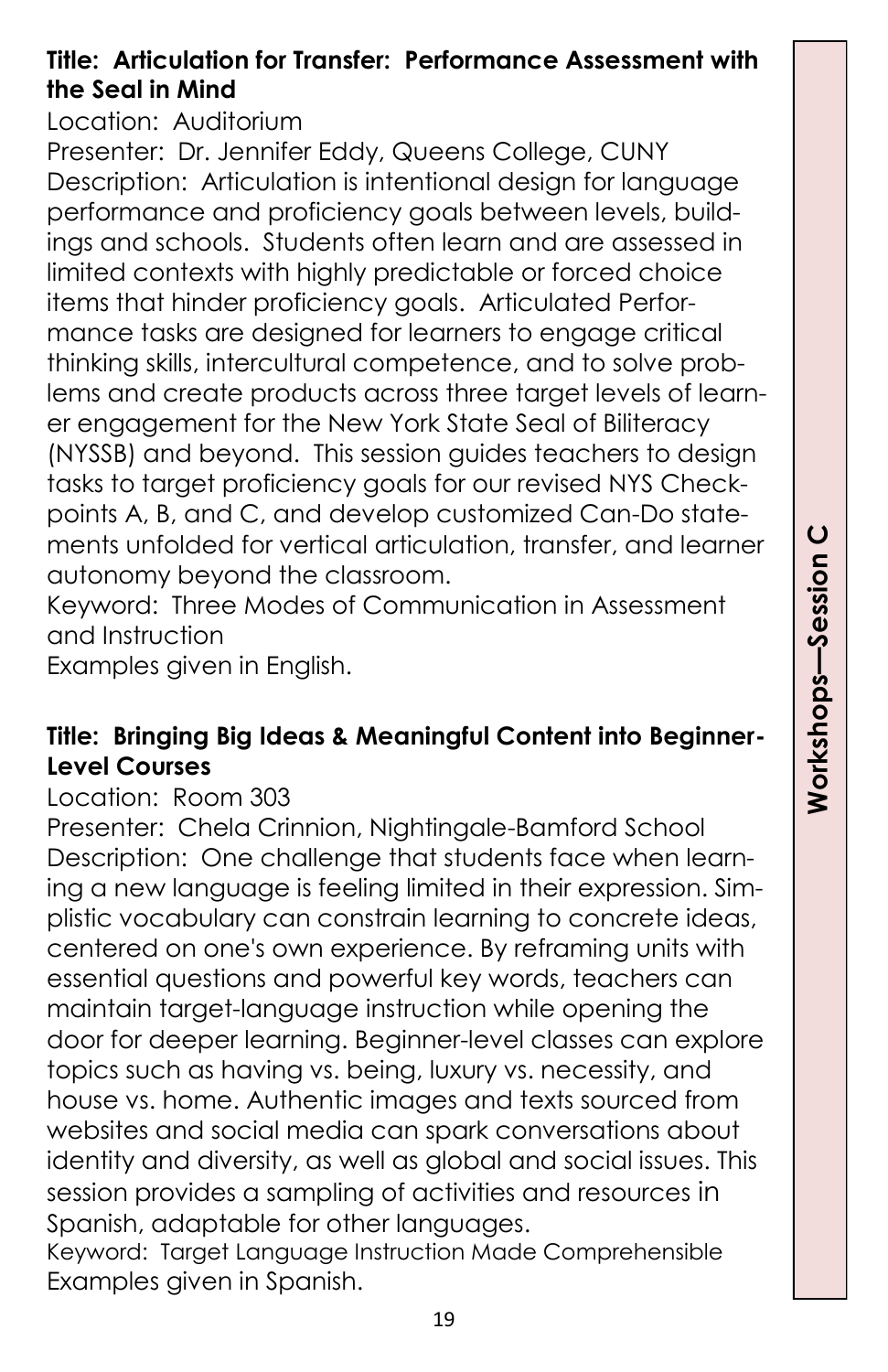## **WORKSHOPS**

| Session A: 10:45-11:40                                                          | Location   |
|---------------------------------------------------------------------------------|------------|
| Authentic Resources from Cuba & IPA Design                                      | Room 231   |
| Creating Design Challenges to Initiate Project-Based<br>Learning                | Room 333   |
| Digital Portfolios in the World Language Classroom                              | Room 335   |
| Embracing Learning Differences in the World Language<br>Classroom               | Room 305   |
| Keep it in Context and Make it "Fun"ctional                                     | Room 327   |
| Proficiency-Based Activities and Projects to Power up<br>Your WL Classrooms     | Room 233   |
| Pulsera Project: Lessons for Empowerment, Unity, and<br>Social Justice          | Room 303   |
| The Three Modes of Communication in Teaching LOTE<br><b>Preparation Classes</b> | Room 237   |
| Theatre Accessibility and Cultural Relevancy in the<br>Classroom                | Auditorium |
| Using Socratic Seminar in he World Language Classroom                           | Room 337   |

| Session B 12:55-1:50                                                       | Location |
|----------------------------------------------------------------------------|----------|
| An Arabic Articulated Curriculum: Does Our Home<br>Shape Our Lives?        | Room 333 |
| Articulation for Transfer: Performance Assessment with<br>the Seal in Mind | Room 233 |
| Authentic Resources from Cuba & IPA Design                                 | Room 231 |
| Bringing Big Ideas and Meaningful Content into Begin-<br>ner-Level Courses | Room 305 |
| Digital Portfolios in the World Language Classroom                         | Room 335 |
| High-Impact Strategies to Maximize the Value of Au-<br>thentic Images      | Room 339 |
| Project Based Learning                                                     | Room 327 |
| Teaching Modern Languages for Social Justice                               | Room 329 |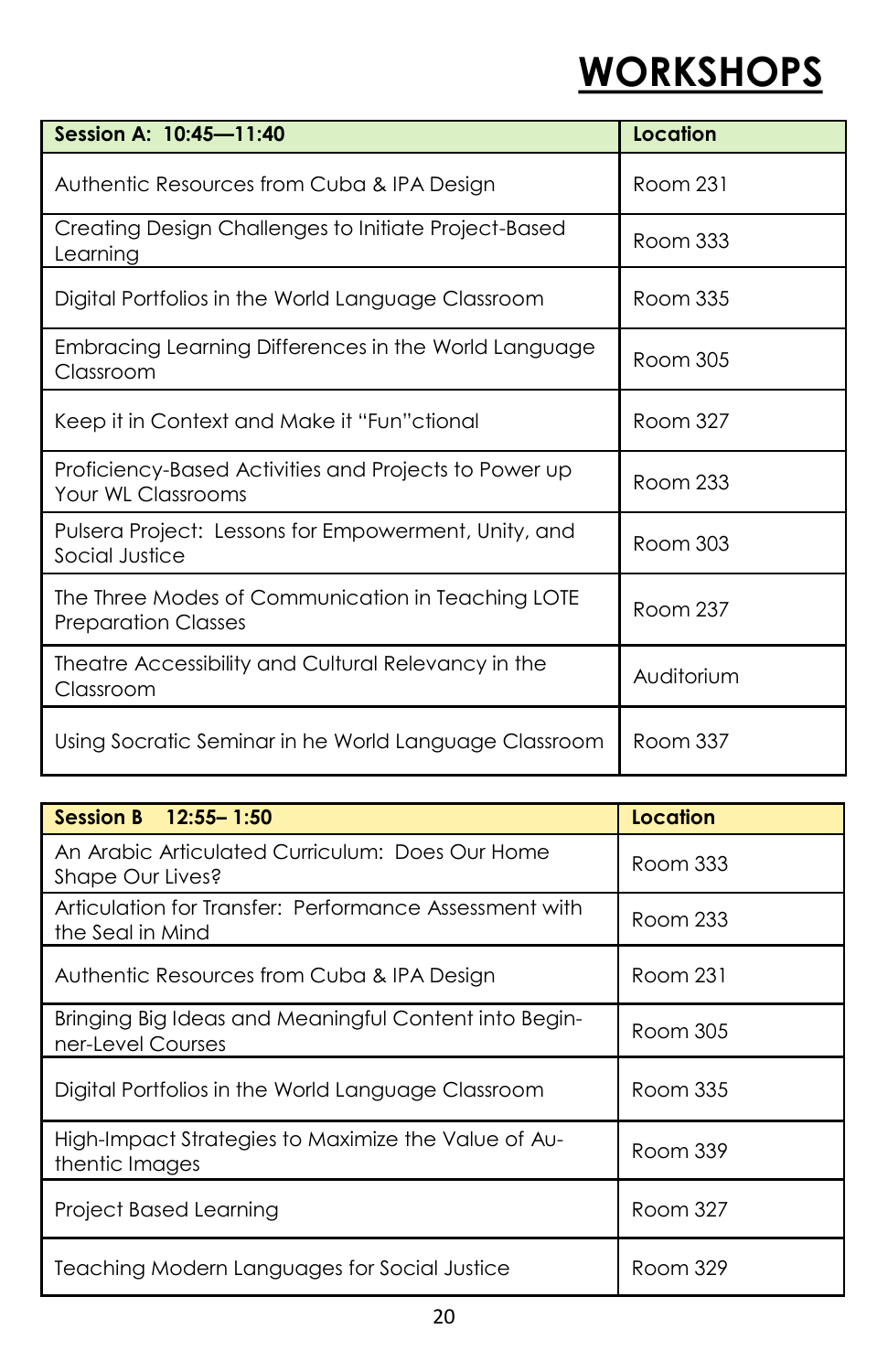## **AT A GLANCE**

| Session B 12:55-1:50 (confinued)                                                          | Location   |
|-------------------------------------------------------------------------------------------|------------|
| Teaching Students to Ask Questions Using the Question<br>Formulation Technique            | Room 303   |
| The Three Modes of Communication in Teaching LOTE<br><b>Preparation Classes</b>           | Room 235   |
| Theatre Accessibility and Cultural Relevancy in the<br>Classroom                          | Auditorium |
| Using Authentic Materials to Assess 21st Century Stu-<br>dents' Communication Skills      | Room 237   |
| Using Culturally Authentic Materials to Design Articulat-<br>ed Assessment Transfer Tasks | Room 337   |

| Session C 1:55-2:50                                                                  | <b>Location</b> |
|--------------------------------------------------------------------------------------|-----------------|
| An Arabic Articulated Curriculum: Does Our Home<br>Shape Our Lives?                  | Room 335        |
| Articulation for Transfer: Performance Assessment with<br>the Seal in Mind           | Auditorium      |
| Bringing Big Ideas and Meaningful Content into Begin-<br>ner-Level Courses           | Room 303        |
| Creating Design Challenges to Initiate Project-Based<br>Learning                     | Room 333        |
| High-Impact Strategies to Maximize the Value of Au-<br>thentic Images                | Room 339        |
| Keep it in Context and Make it "Fun" ctional                                         | Room 327        |
| Multiple Pathways to IPA: Using leyendas in the WL Class-<br>room                    | <b>Room 231</b> |
| Proficiency-Based Activities and Projects to Power up<br><b>Your WL Classrooms</b>   | Room 233        |
| Pulsera Project: Lessons for Empowerment, Unity, and<br>Social Justice               | Room 305        |
| Teaching Modern Languages for Social Justice                                         | Room 329        |
| Using Authentic Materials to Assess 21st Century Stu-<br>dents' Communication Skills | Room 237        |
| Using Socratic Seminar in he World Language Classroom                                | Room 337        |
| World Language Proficiency Fellows Panel Discussion                                  | Room 235        |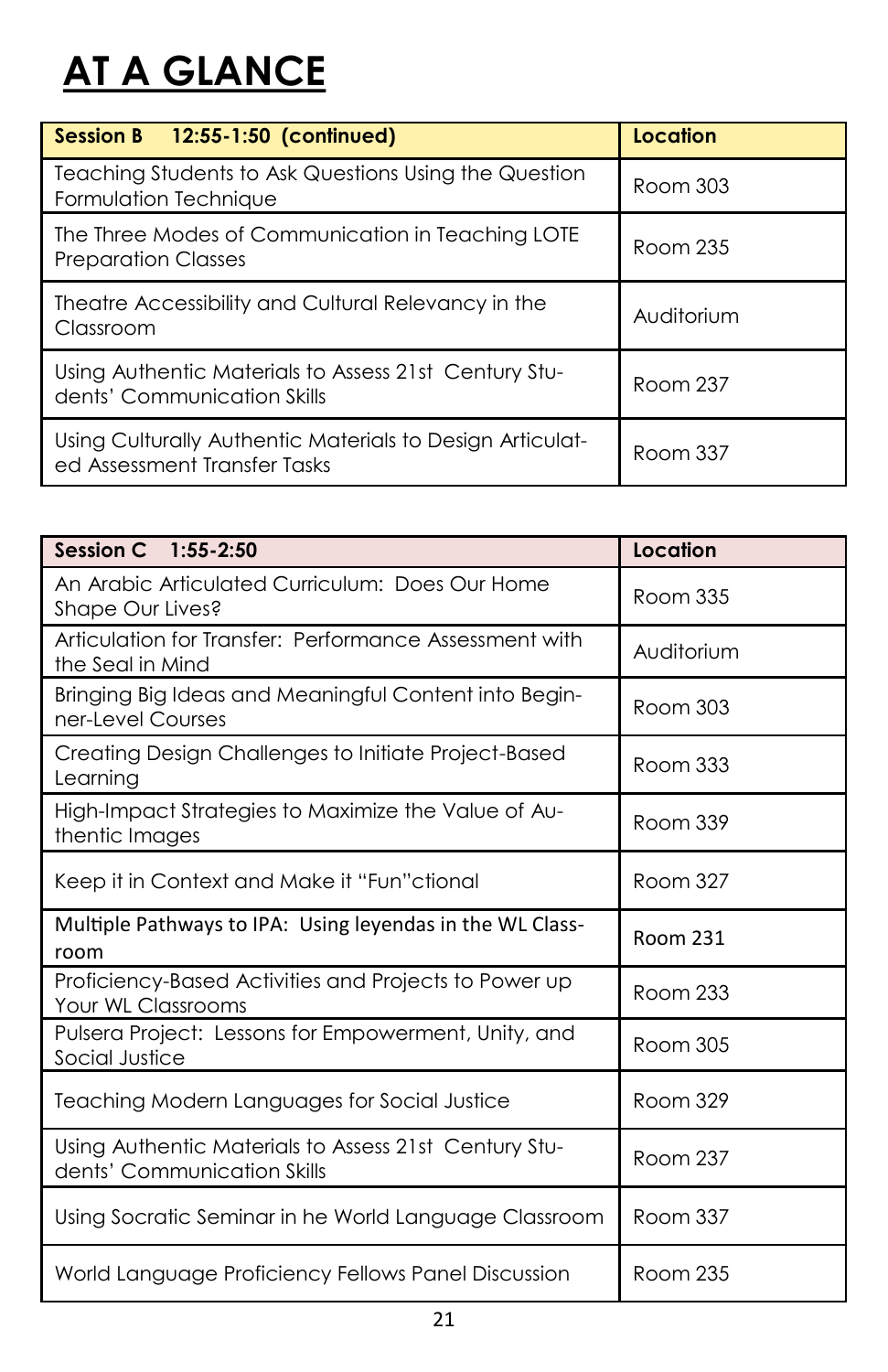#### **Title: Creating Design Challenges to Initiate Project-Based Learning**

Location:Room 333

Presenter: Ida D'Ugo, Yonkers Public Schools

Description: Project-based learning (PBL) focuses on questions or problems that motivate students to challenge the central concepts and principles of a discipline. Creating a design challenge is a way to initiate a project where students go through an entire design thinking process at least once within a specific and shortened time period, in order to answer a question/solve a problem by accomplishing a task. The workshop will provide participants with an overview of the four components of a design challenge (Question/ Problem, Task, Constraints, and Rubric) as well as several examples that can be utilized in the classroom. In addition, participants will engage in a design challenge of their own. Keyword: Learner centered instruction Examples given in English.

#### **Title: High-Impact Strategies to Maximize the Value of Authentic Images**

Location:Room 339

Presenter: Matt Coss, George Washington University Description: Following the message of the keynote address, this session will present a variety of high-impact strategies for world language teachers of students at any level of proficiency to make the most out of the authentic images they plan to use in the classroom. The primary goal of this session is that each attendee is able to take away concrete steps to immediately incorporate into their own classrooms - strategies to weave culture and content in the target language to facilitate student language acquisition and growth. The goal is not to change what we teach, or even to change how we teach, but to remember to constantly ask ourselves: is there a more culturally-entrenched and relevant way I can have my students interact with this content? Keyword: Using Culturally Authentic Materials Examples given in multiple languages.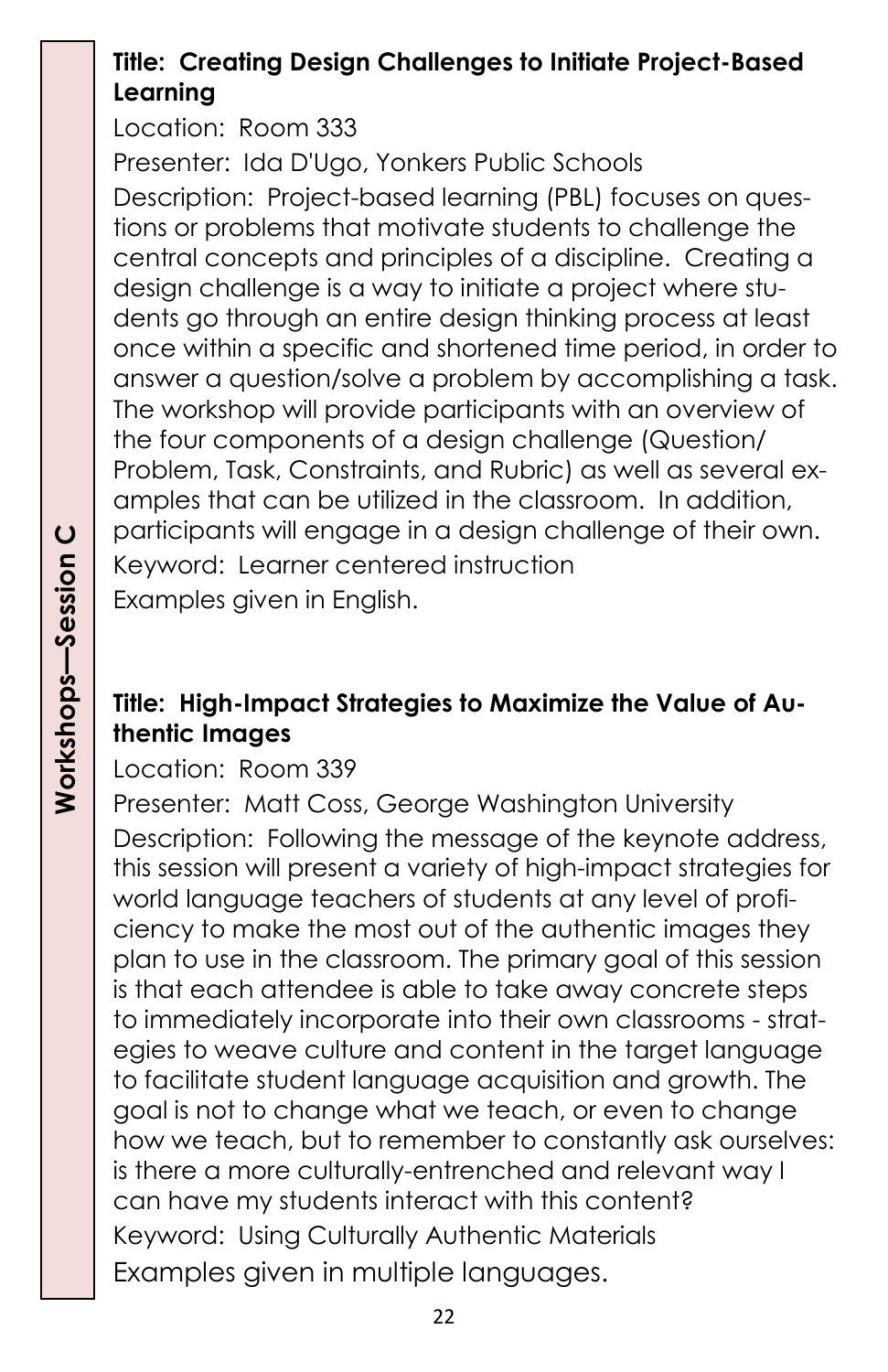#### **Title: Keep it in Context and Make it "Fun"ctional**

Location:Room 327

Presenter: Jenny Delfini, New Paltz CSD

Description: Beginner students need lots of repetition for language acquisition. Contextual supports, instead of rules, help students acquire language beyond recitation of vocabulary lists and move toward proficiency. The presenter will include examples of how to incorporate the seven most used structures ("The Super Seven") into an existing thematic unit and will provide places to find authentic resources for curriculum. She will also provide a framework for how and when her students hear, see, and use the structures throughout the unit and beyond. This is not just for FLES, but any beginner level class. Letting go of explicit grammar instruction can be tough, but ultimately this instructional shift leads to increased student engagement.

Keyword: Target language Instruction Made Comprehensible

Examples given in multiple languages.

#### **Title: Multiple Pathways to IPA—Using leyendas in the WL classroom**

Location:Room 231

Presenter(s): Saybel Nunez & Dr. Victoria Gilbert, Saint David's School

Description: Presenters will share authentic resources, that support the development of curricula focusing on products, practices and perspectives of target culture. Presenters will be pulling great characters from target language (TL) literature as models for students to create a biographical narrative of a peer. Presenters will guide participants through the development of an Integrated Performance Assessment (IPA) lesson series incorporating the three modes and demonstrate how student proficiency evolves through this process. Resources will include myths, legends and other well-known TL literature. Participants will receive templates to create their own IPA lesson series and have time to brainstorm some ideas of their own with other participants. Keyword: Integrating Language, Culture, & Content Examples given in Spanish.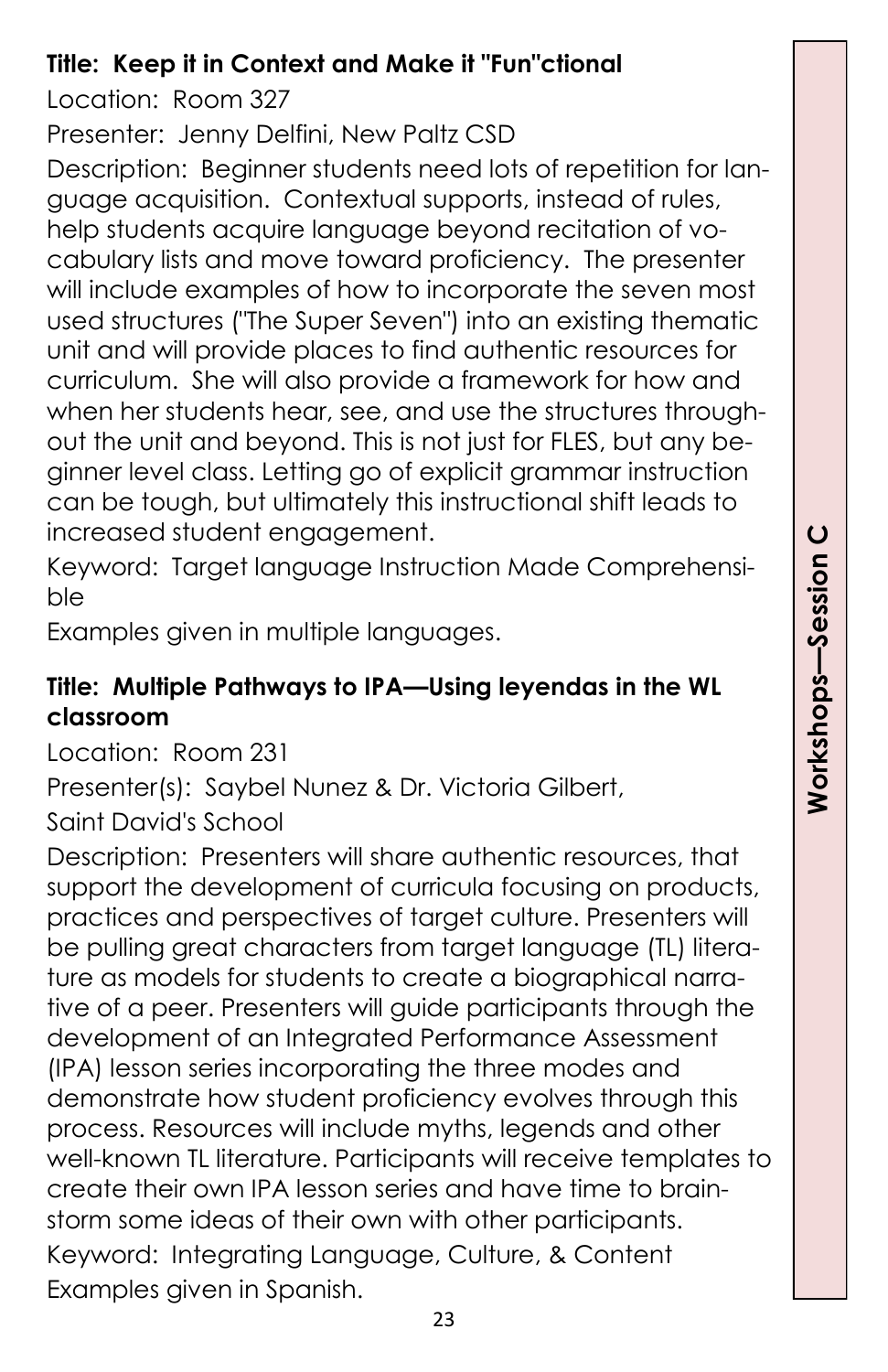#### **Title: Proficiency-Based Activities and Projects to Power up Your WL Classrooms**

Location:Room 233

Presenter: Wei Guo, Riverdale Country School Description: Backed up by such theories as Bloom's Taxonomy, Backward Design, and the IMAGE Model, the presenter, believing language learning should be fun, exciting, and meaningful, will introduce a variety of proficiency-based collaborative activities and purposefully designed projects to engage students from multi-level world language classrooms: Around the World, Taboo, Tableau, Gallery Walk, Socratic Seminar, Put a Cap on Learning, to name just a few. Procedures, protocols, and samples will be shared for next day teaching. Project-based learning, technology use, and portfolio-based assessment will also be highlighted to cater to diverse student populations. The audience will walk away with concrete ideas and magic to power up their classrooms.

Keyword: Three Modes of Communication in Assessment and Instruction

Examples given in Chinese.

#### **Title: Pulsera Project: Lessons for Empowerment, Unity, and Social Justice**

Location:Room 305

Presenter: Erin Hunkemoeller, Urban Assembly Maker Academy

Description: Want to change the world with your curriculum but don't know how to begin? Are you looking for ways to incorporate social justice, empowerment, and unity into your curriculum? This session, highlighting the mission of the Pulsera Project, will provide authentic resources with which to explore these issues. We will navigate the process of converting your visions of grandeur into manageable goals across varying levels of ACTFL proficiency. Presenters will also provide a template for developing strategies and methods for every learner that will propel your lessons to the next level as well as provide an optional service project opportunity! Keyword: Integrating Language, Culture, and Content Examples given in Spanish.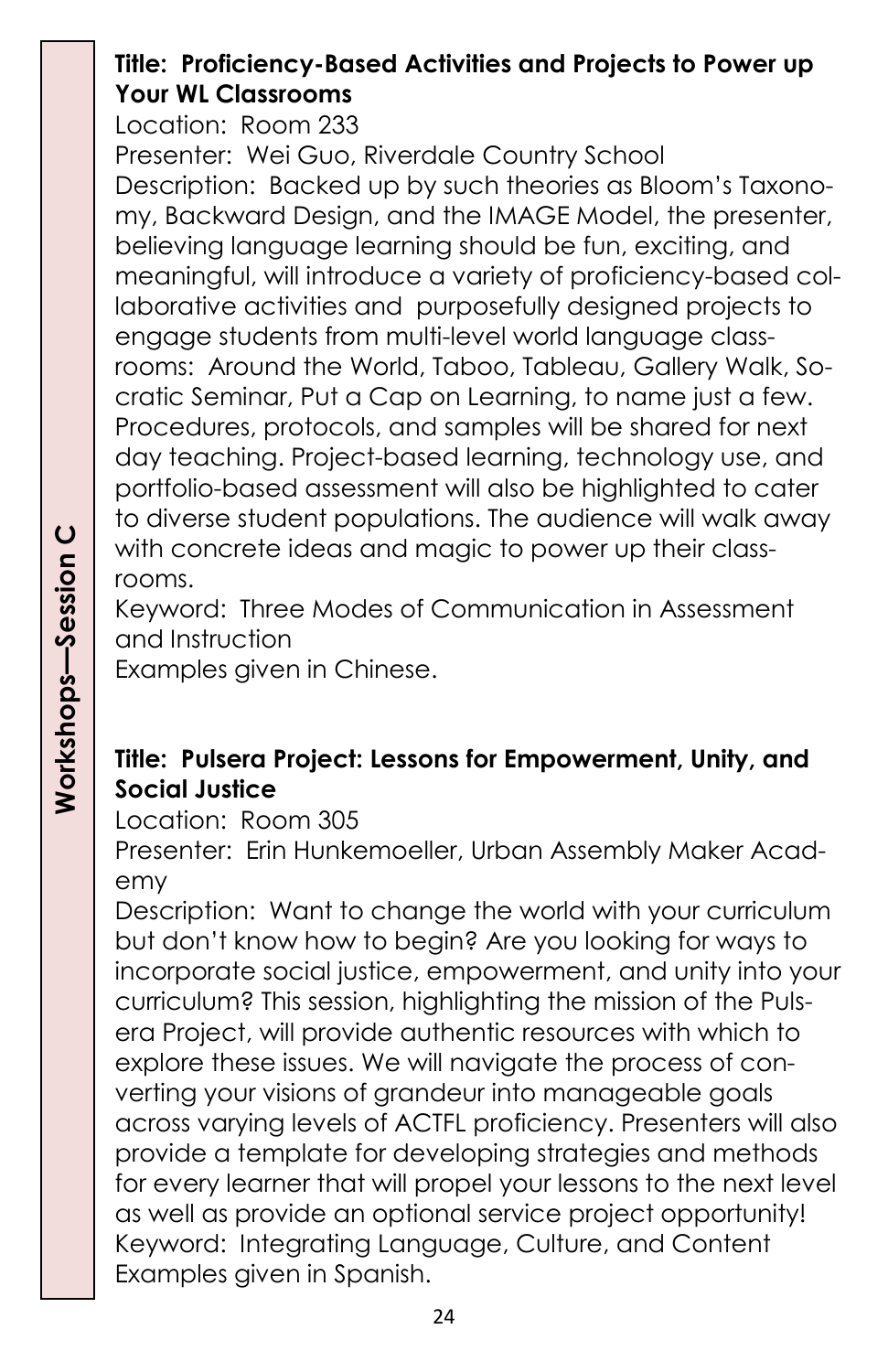#### **Title: Teaching Modern Languages for Social Justice**

Location:Room 329

Presenter: Lamees Fadl, City University of New York Description: Integration of social justice in Modern Languages classrooms is a trending demand for 21st century education. This workshop aims to provide a plan to develop Modern language classes for teaching languages and social justice in conjunction. It aims to highlight the link between social justice and modern languages, and fulfill the main components of social justice through teaching social justice characteristics, terminology, on a global scale. Some important questions will be answered, including how to choose a textbook that works well with the topic, and how to create assignments that demonstrate the understanding of the aspects of social justice and the concept of culture through comparisons of targeted and American cultures. Keyword: Integrating Language, Culture, and Content Examples given in Arabic and English.

#### **Title: Using Authentic Materials to Assess 21st Century Students' Communication Skills**

Location:Room 237

Presenter: Norka Delgado Fuller, Floral Park Memorial Description: Teachers will learn how to create lessons to assess their students' listening, reading, speaking and writing skills through Higher Order Thinking interpretative questions, engaging interpersonal tasks and presentational read to write activities based on authentic resources. There will be a specific focus on activities that will fulfill the Communication Skills standards for Checkpoints A, B and C. Participants will have hands on opportunities to create elements of an Integrated Performance Assessment based on provided authentic materials and to discuss how to implement the activities to their curriculum and to differentiate them to their student's level. Participants will also receive a copy of lessons discussed during the presentation.

Keyword: Three Modes of Communication in Assessment and Instruction

Examples given in Spanish.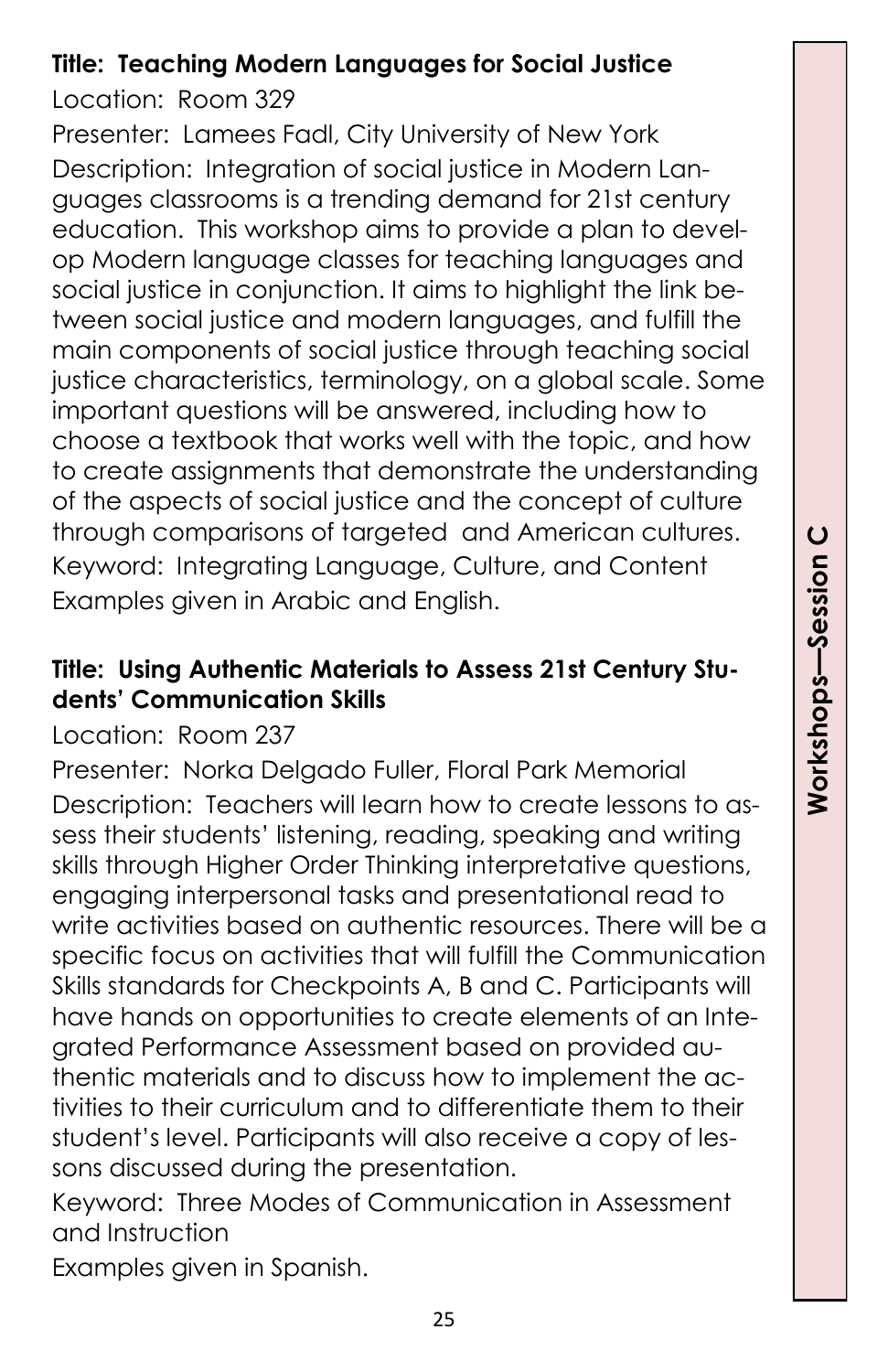#### **Title: Using Socratic Seminar in the World Language Classroom**

Location:Room 337

Presenter: Tori González, TYWLS of Astoria

Description: This session will walk participants through how to design a unit that revolves around several Socratic seminars, while building vocabulary, reading comprehension skills, and speaking practice, through the Project-Based Learning (PBL) model. We will discuss leveled authentic texts, phrasal vocabulary, and building a culture of mistake making.

Keyword: Proficiency Examples given in Spanish.

#### **Title: World Language Proficiency Fellows Panel Discussion**

Location:Room 235

Presenter: Jill Schimmel, Division of Multilingual Learners, New York City Department of Education

Description: What is proficiency-based language teaching? How would it shift your classroom? How could administering a proficiency-based exam (AAPPL) support this shift? How do you plan differently? Session attendees will hear from a panel of NYCDOE teachers, the World Language Proficiency Fellows, about their ongoing journey towards proficiency-based teaching and a more student-centered language classroom.

Keyword: Proficiency

Examples given in English.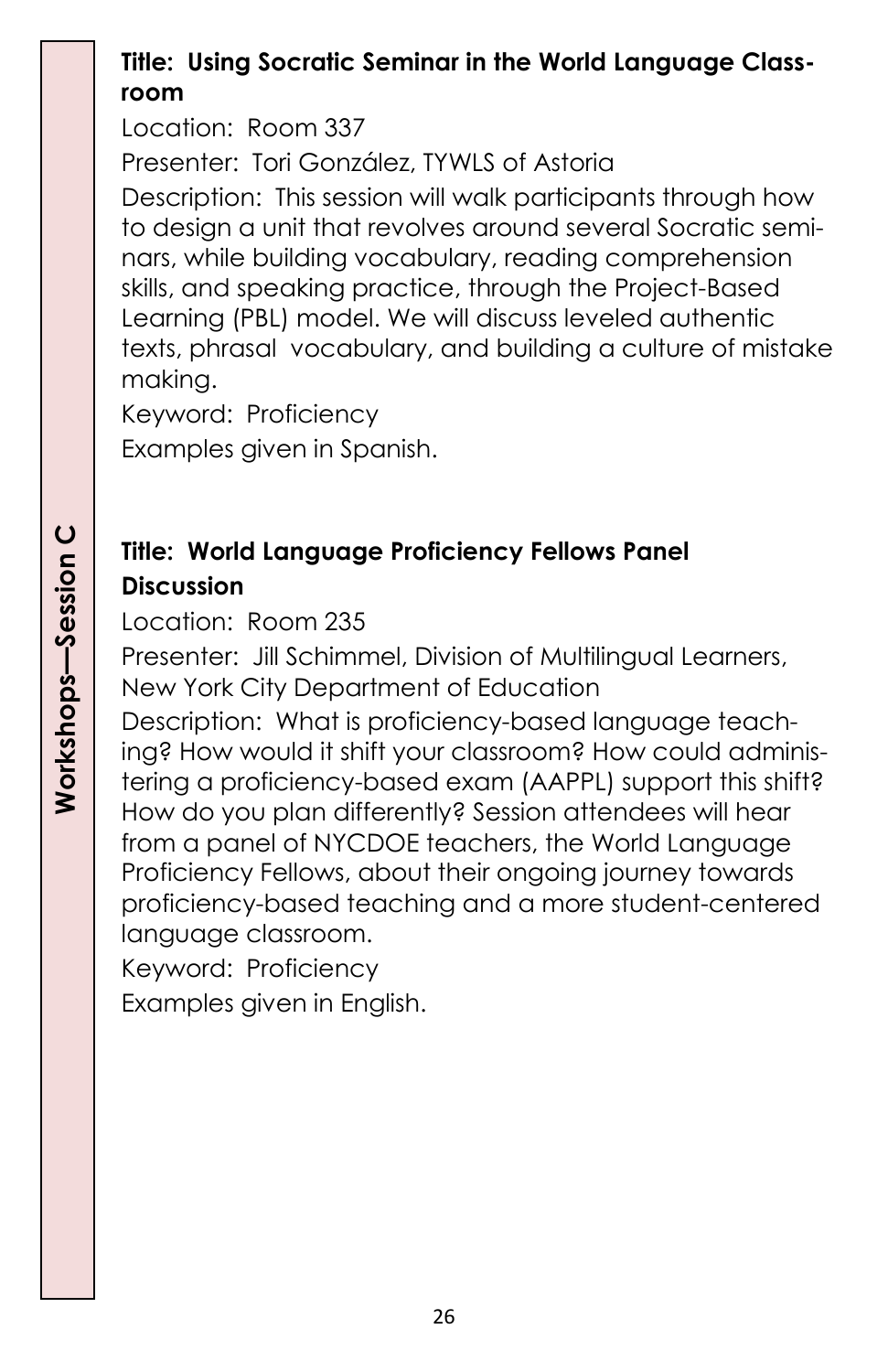## **PRESENTERS**

#### **Allison Astor Vargas**

Allison Astor-Vargas has been with the Repertorio Español since 1997. Allison co-ordinates all the educational residencies and professional development sessions with schools as well as oversees and participates in the collaboration between the schools, classroom teachers and the Repertorio's teaching artists. She also produces all student performances that take place at the theatre. In the 2018-2019 school year, the Repertorio is partnering with 19 NYC public schools serving over 1,000 students, the majority of which are Multi-lingual Learners and/or newly arrived students.

#### **Janet Chan**

Janet Chen graduated undergraduate at Queens College and is currently pursuing a Master's degree in Critical Language Education. She completed her one year of student teaching at Bayside High School and is working to become an educator of Mandarin Chinese in World Language Arts. Studying under Queens College, and trained under the ACTFL Standards, her goal is to implement more culturally driven practices into World language teaching.

#### **Matt Coss**

Matt Coss is a Lecturer in Chinese at George Washington University (GWU) and a Second Language Acquisition Specialist at the National Foreign Language Center (NFLC) at the University of Maryland. Matt received his BA in Hispanic Linguistics and Chinese from UNC Chapel Hill and his MA in Second Language Acquisition from the University of Maryland. Matt is passionate about delivering culturally-rich, learner-centered world language learning experiences for all students and bridging the gap between research and practice to increase student language proficiency and language teacher instructional effectiveness.

#### **Chela Crinnion**

Chela Crinnion holds B.A. degrees in Spanish and studio art, as well as an M.A. in Spanish, with a specialization in Latin American Studies. After completing her undergraduate work, she lived in Costa Rica for three years, working for a non-profit and teaching ESL at the university level. Here in the U.S., Chela has taught Spanish at the lower school, middle school, high school, and university levels. Her passions as an educator include girls' empowerment, fostering critical thinking, and teaching about global and social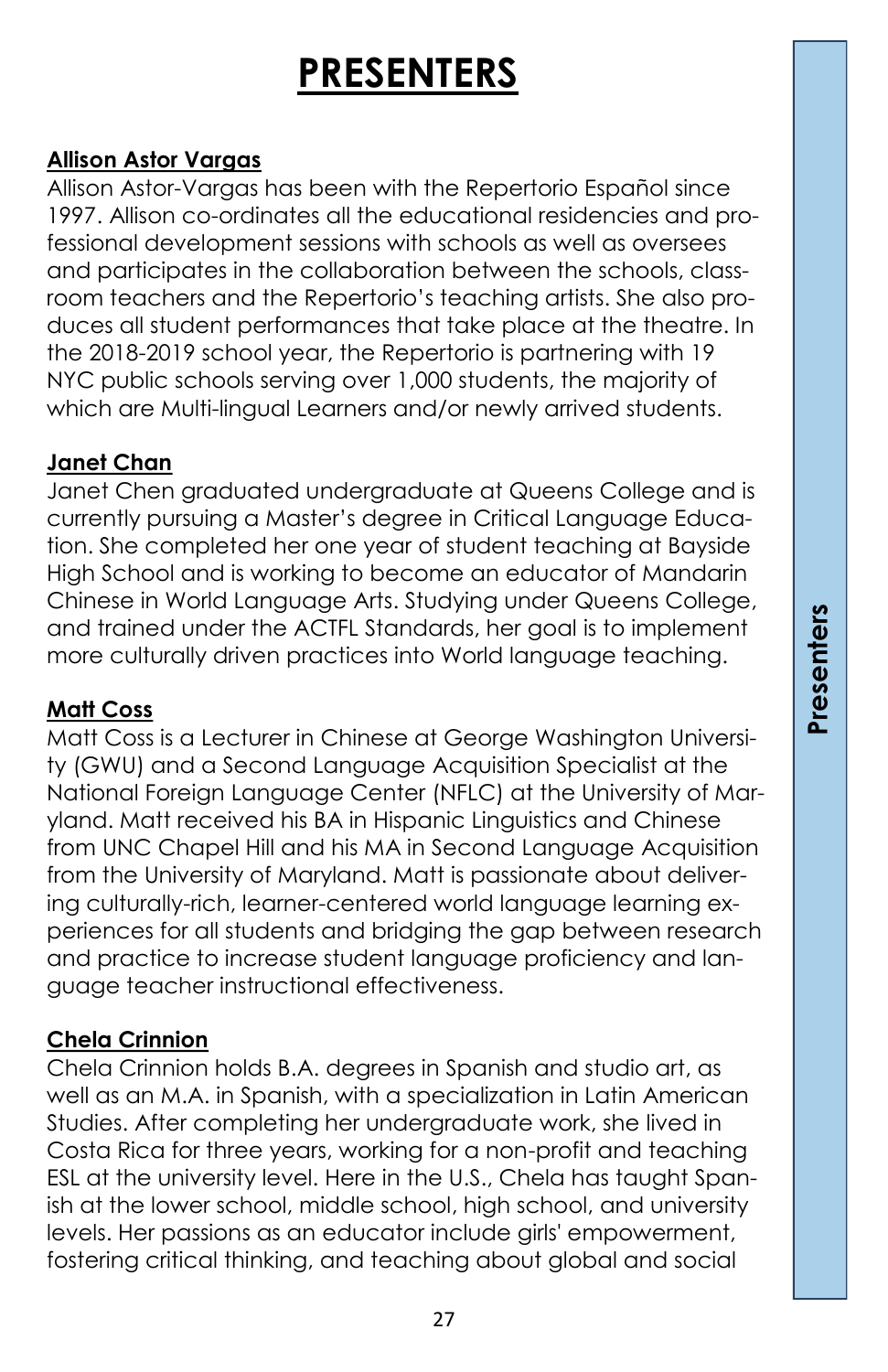issues in the context of target-language instruction. She currently teaches at the Nightingale-Bamford School.

#### **Jenny Delfini**

Jenny-Lynn Delfini (@JL\_Delf) is a World Language teacher for the New Paltz Central School District in the Hudson Valley; she has been a K-8 French and Spanish teacher for 19 years. Jenny is the 1st Vice-president of NYSAFLT, and social media consultant for NECTFL. She is a NYS representative in ACTFL's Leadership Initiative for Language Learning. Jenny is as a member of the NYSED-OBEWL Regional Standards Committee for the Mid-Hudson area.

#### **Norka Delgado Fuller**

Norka earned her B.A Major in Spanish and Minor in Secondary Education. She also earned a M.S. Secondary Education from Queens College. She has 13 years of experience teaching all grades 7-12 and is currently working at Sewanhaka CHSD. She has presented at various conferences and was Teacher of the Year in 2015 at her district.

#### **Dr. Ida D'Ugo**

Dr. D'Ugo has been a World Language teacher (Spanish) for over fourteen years. In addition, she has also conducted research in the area of language acquisition, specifically on the following topics: • Use of the Harkness Conference Table Method to Improve Proficiency and Critical Thinking Skills in Second Language Acquisition • Using Inquiry Learning to Promote Student Motivation and Engagement. Dr. D'Ugo likewise facilitates professional development for World Language teachers in her district and is a member of the district's Seal of Biliteracy Committee.

#### **Dr. Jennifer Eddy**

Dr. Jennifer Eddy is an associate professor and program director of World Language Education at Queens College, CUNY. Her research focuses on performance assessment, curriculum design and transfer. In 2004, Dr. Eddy developed Uncovering Curriculum: Articulated Design Assessing Performance and Transfer (UC:ADAPT), integrating Backward Design/UbD with the World Readiness/5Cs Standards. This K-16 design unfolds overarching intercultural perspectives through transfer tasks for vertical articulation. She is frequent presenter at schools and colleges nationally on this design protocol. Dr. Eddy is Project Investigator for the NYSED NYS World Language Standards and Professional Learning Initiative.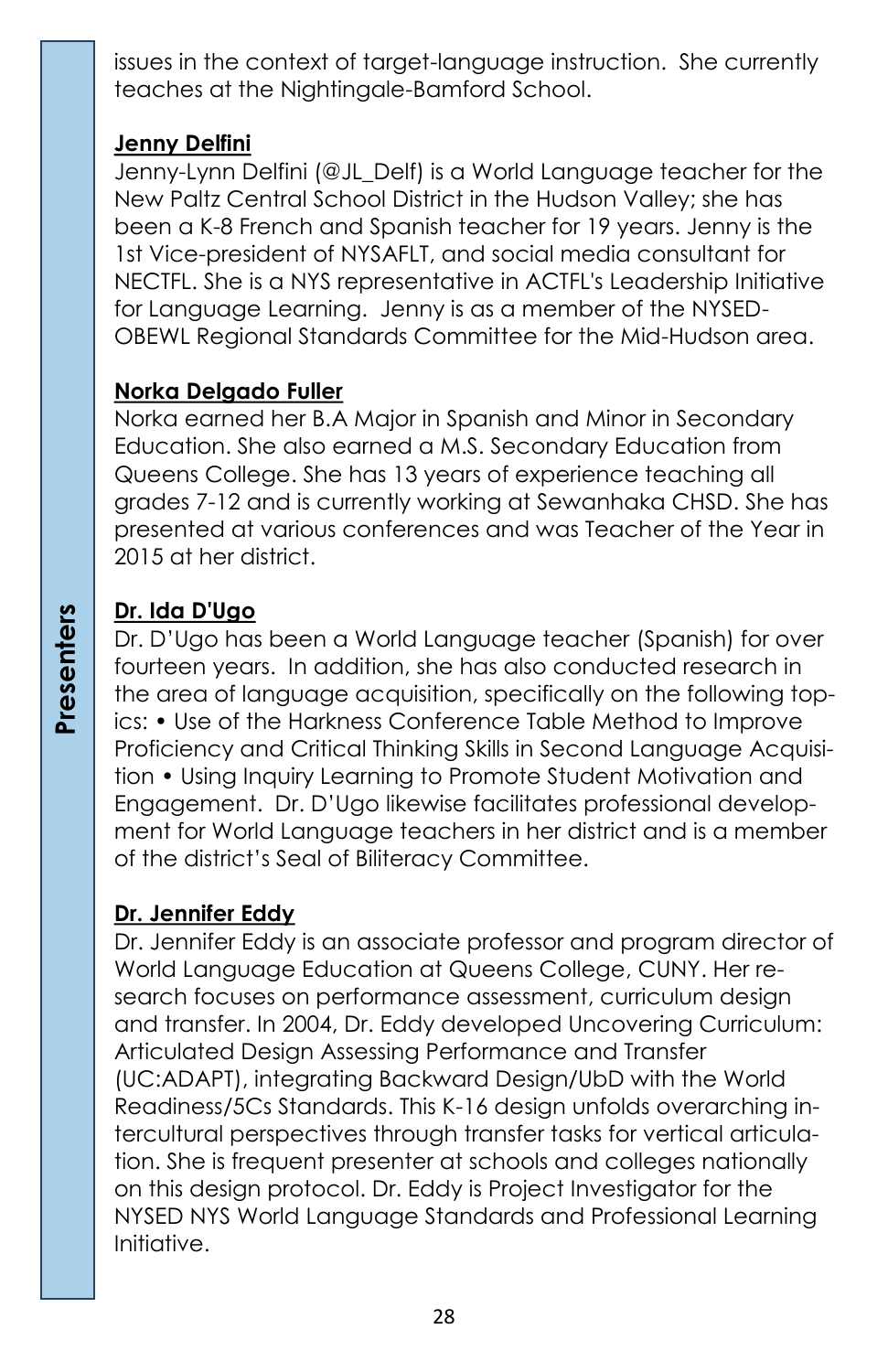#### **Lamees Fadl**

Lamees teaching career started in Egypt in 2003 where she was University ESL instructor. She earned MA in Comparative Literature from Cairo University. Now, she teaches Arabic language and literature in the CUNY and Temple University. She is the Arabic language editor of "Otherness", the online student magazine of ELA Department at LaGuardia CC. She has presented at various conferences and workshops including: NEMLA, GLP, NECTFL and several Symposiums at BMCC, Hofstra University, ILETC Community College Forum.

#### **Denise Flood-Doyle**

Having taught Latin and Greek in both private and public schools for over 25 years, Denise Flood-Doyle currently serves as the Curriculum Leader of World Languages and Latin Teacher at the Bronxville School in Bronxville, New York. She has presented at local, regional and national conferences sharing her passion for curriculum design and integration of technology in the world language classroom.

#### **Dr. Victoria Gilbert**

Dr. Gilbert grew up in three different countries and has taught world languages to PreK-8 and science in NYC. She received her doctorate from TC in educational leadership. She is a frequent presenter on authentic resources and IPA design. Dr. Gilbert has taught methodology classes and served as lead instructor in NYU's and Global Language Project's StarTalk programs. She is currently the Chair of the Modern Language Department at Saint David's School.

#### **Tobi Gillen**

Toby Gillen has been teaching middle and high school French for the past 18 years at the Bronxville School in Bronxville, NY. She has presented at several local, regional and national conferences sharing best practices for integrating technology into the classroom in ways to make learning purposeful and engaging. Toby is also the Coordinator of the Mentor Program for the Bronxville School District.

#### **Tori González**

Tori has taught in the DOE for 12 years as a high school Spanish teacher. She also spent a year teaching in Mexico. She received a B.A in Spanish and Latino Studies at The University at Buffalo, and received an M.A. at Lehman College through the Teaching Fellows. She is currently teaching at TYWLS of Astoria.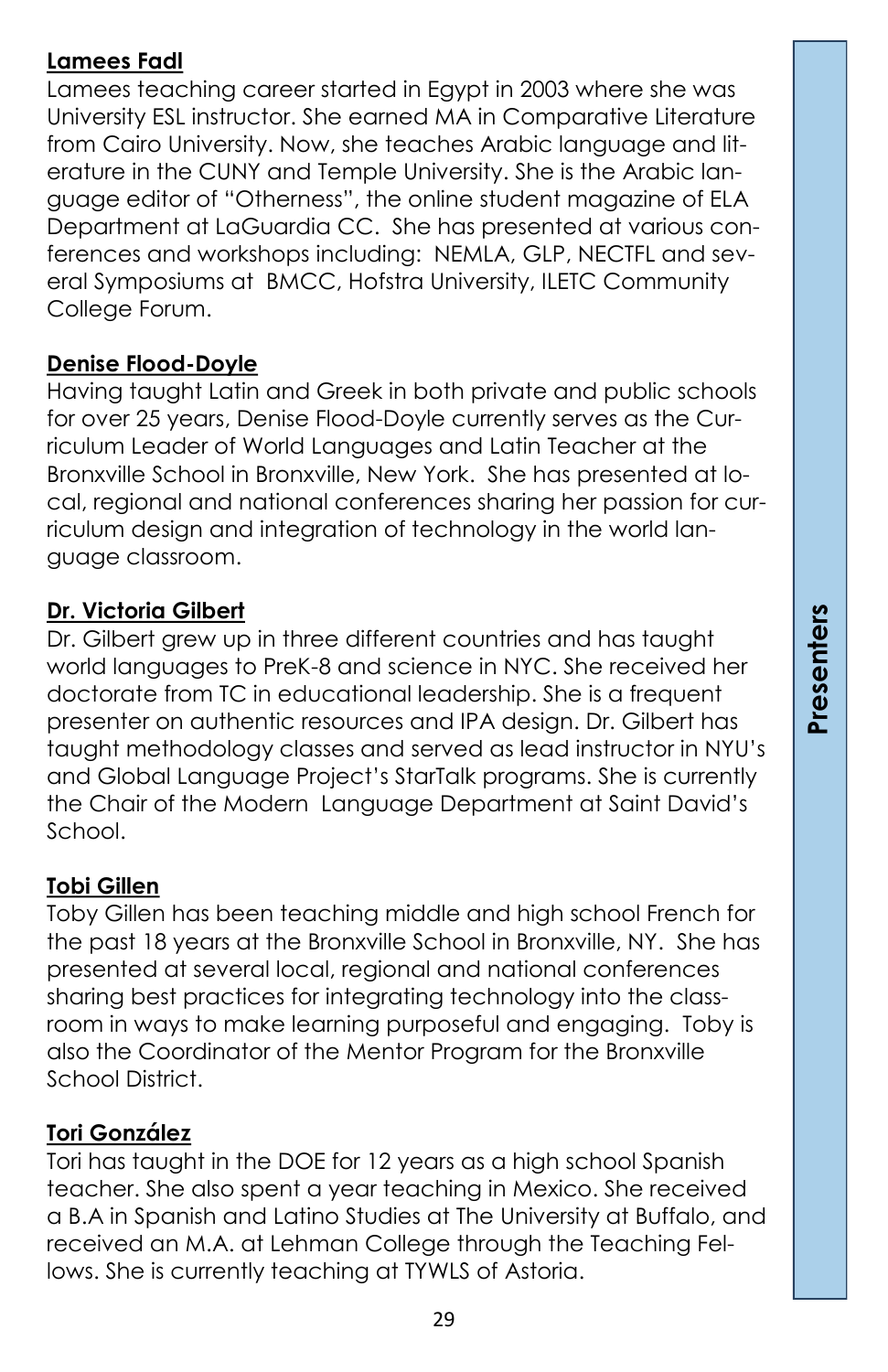#### **Maria G. González-Gil**

Maria G. González-Gil graduated from the University in Bilbao where she earned her BA and MA in Journalism and Education. She currently teaches sixth grade French and Spanish at Trevor Day School. Maria is originally from the Basque Country in Northern Spain and Southern France, and is fluent in Basque, French, Spanish, and English. Maria has fifteen years' experience teaching languages at all levels. In addition to her passion for teaching, Maria appreciates experiencing different cultures; she has lived in many cities around the world. In June, Maria represented Trevor at the Seed Project in California, a program led by teachers striving to create a more equitable and diverse society.

#### **Clara Gorman**

Clara Gorman was born and raised in Madrid, Spain, graduated from the University in Madrid. She began her teaching career at an independent School in New York. Currently, she works at the Ethical Culture Fieldston School. She has been working in the field of education for nearly 14 years. Over the last years, she has developed an interest in how to help kids with learning difficulties in her classroom. Her passion outside of the classroom is walking her dog or watching soccer.

#### **Wei Guo**

Wei Guo is currently a Mandarin teacher at Riverdale Country School (RCS). Prior to that, he was a Chinese teacher at High School for Dual Language and Asian Studies in the Lower East Side of NYC, and a lead Chinese classroom teacher in Washington Yu Ying Public Charter School in Washington DC. Graduated from NYU Steinhardt, Wei is experienced in designing academically challenging Mandarin curriculum and highly engaging Mandarin lessons across proficiency and grade levels.

#### **Susan Hanna Wicht**

Susan Hanna Wicht teaches Arabic in New York. After receiving a B.A. in Arabic/English Translation from Al-Mustansiriya University in Baghdad, she went on to receive a postgraduate diploma in Translation and Conference Interpretation from the University of Westminster in London, and an M.A. in International Business from Webster University in Geneva. Her teaching career began after she completed the Cambridge Certificate in English Language Teaching to Adults (CELTA). In 2015, she received an M.A. in Bilingual Bicultural Education from Teachers' College Columbia University, New York. Currently, she is working on a theme-based articulated curriculum for learners of Arabic.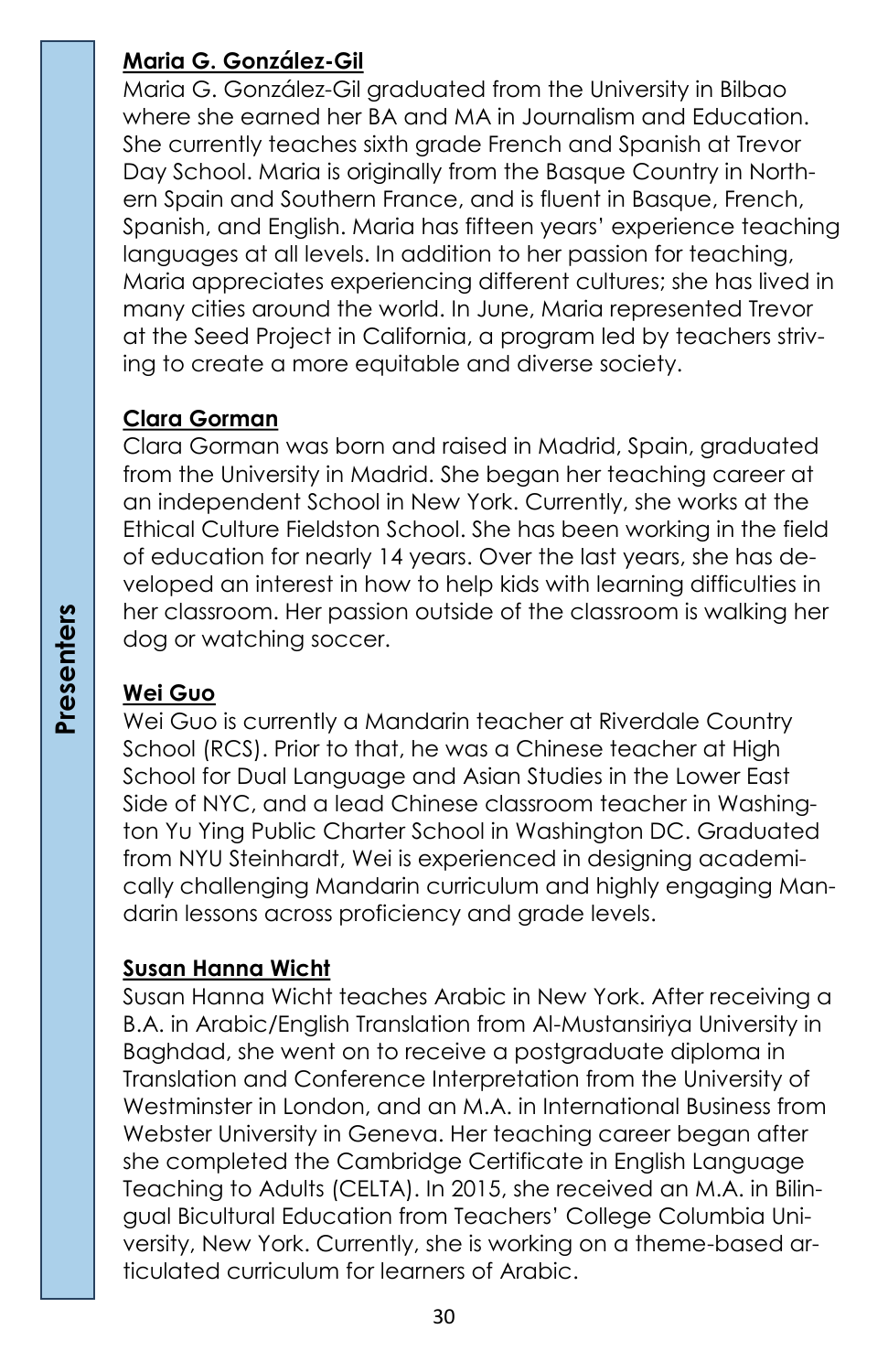#### **Erin Hunkemoeller**

Erin Hunkemoeller is a teacher, coach, director, blogger and speaker originally from West Chester, Ohio. She is a current classroom teacher in Manhattan with an enormous amount of enthusiasm for her craft. She received her B.A in Spanish as well as her B.S. in Foreign Language Education from the University of Dayton in 2012. She also received her Master's in Curriculum and Instruction from Western Governors University in 2019. As a member of the AATSP, OFLA, NYSAFLT, and ACTFL, she strives for professional growth and constant innovation in the classroom.

#### **Melody Kwan**

Melody Kwan received her M.A. in Foreign Language Teaching and ESOL from NYU and has been teaching Spanish and ENL for 15 years in New York City. In her classes, her students work on different types of projects and their most memorable project is the Spanish 1 Mochila project. She even works on projects outside the classroom; her students worked on a yearlong InvenTeam project where they built a vacuum cleaner for the subway system.

#### **Dr. Eleni Natsiopoulou**

Dr. Eleni Natsiopoulou has a degree in Greek Philology, an MS in School Administration, and a Ph.D. in International and Comparative Education and Sociology. She teaches Modern Greek to students of non-Greek descent at Long Island City High School since 1997 and is a professor of Sociology and Education at Teachers College, Columbia University since 2011. She taught Greek Language and Literature at Queens College and also served as a principal of a Greek parochial school.

#### **Saybel Nunez**

Saybel Nunez is an educator from Venezuela with over 20 years of teaching experience spanning 4 continents in 3 different languages (Spanish, Portuguese and English). She has served in multiple capacities of education and has presented to audiences from all walks of life ranging from ages two to eighty-two. She expresses her commitment and passion for education by meeting people where they are and guiding them through their process of achieving their highest potential.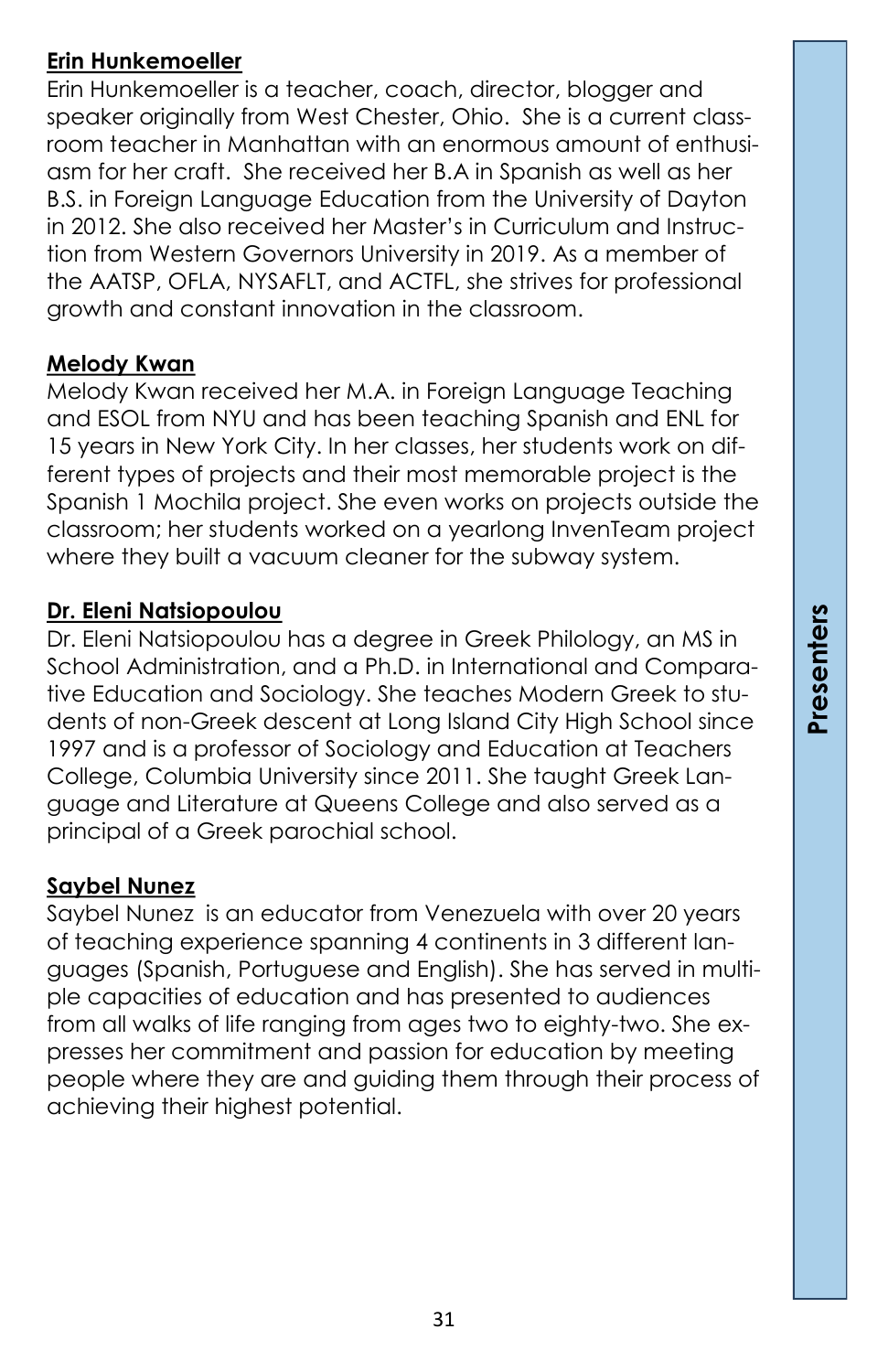#### **Nikaury Rodriguez**

Nikaury Rodriguez is a Dominican-born, New York-raised actor and teaching artist. She has been part of many theatrical productions, voice-overs, film and television projects. She has lead innumerable residencies throughout New York City public schools, specializing in improvisational acting, playwriting, and interactive theatre designed to promote conflict resolution.

#### **Jill Schimmel**

Jill Schimmel is the Senior Director of World Languages in the Division of Multilingual Learners, New York City Department of Education (NYCDOE). In this role, she provides professional development and support to language teachers throughout the five boroughs, as well as guides administrators. In addition, she guides the NYCDOE implementation of the New York State Seal of Biliteracy for multiple schools and hundreds of students. Jill taught middle school ENL and Japanese in NYCDOE. She has degrees from the University of Virginia and Fordham University, and she has completed School Building Leadership and School District Leadership programs at Bank Street College of Education.

#### **Judith Wilson**

Judith Wilson spent her education career working for the New York City Department of Education as a teacher, middle school language teacher, assistant principal and as a principal at the elementary school level. Her teaching background includes teaching World Languages (Spanish and Italian) & English Language Arts. Judith is an adjunct instructor and field supervisor in the Touro College School Leadership Program. Judith is currently a consultant for ELI and works as mentor for new school administrators. She customizes workshops for schools, tailoring professional development to the individual needs of school leaders as well as their teachers.

#### **Lingling Xie**

Lingling Xie is a graduate student at Queens College studying for her second Master of Art in critical languages education. Lingling is currently teaching Chinese in North Shore High School and Herricks High School, and she is NYS World Language Standards Regional Committee. Lingling was a founder of Excellent Chinese School, a substitute Chinese teacher in Plainview-Old Bethpage school district, and a student teacher in Bayside High School.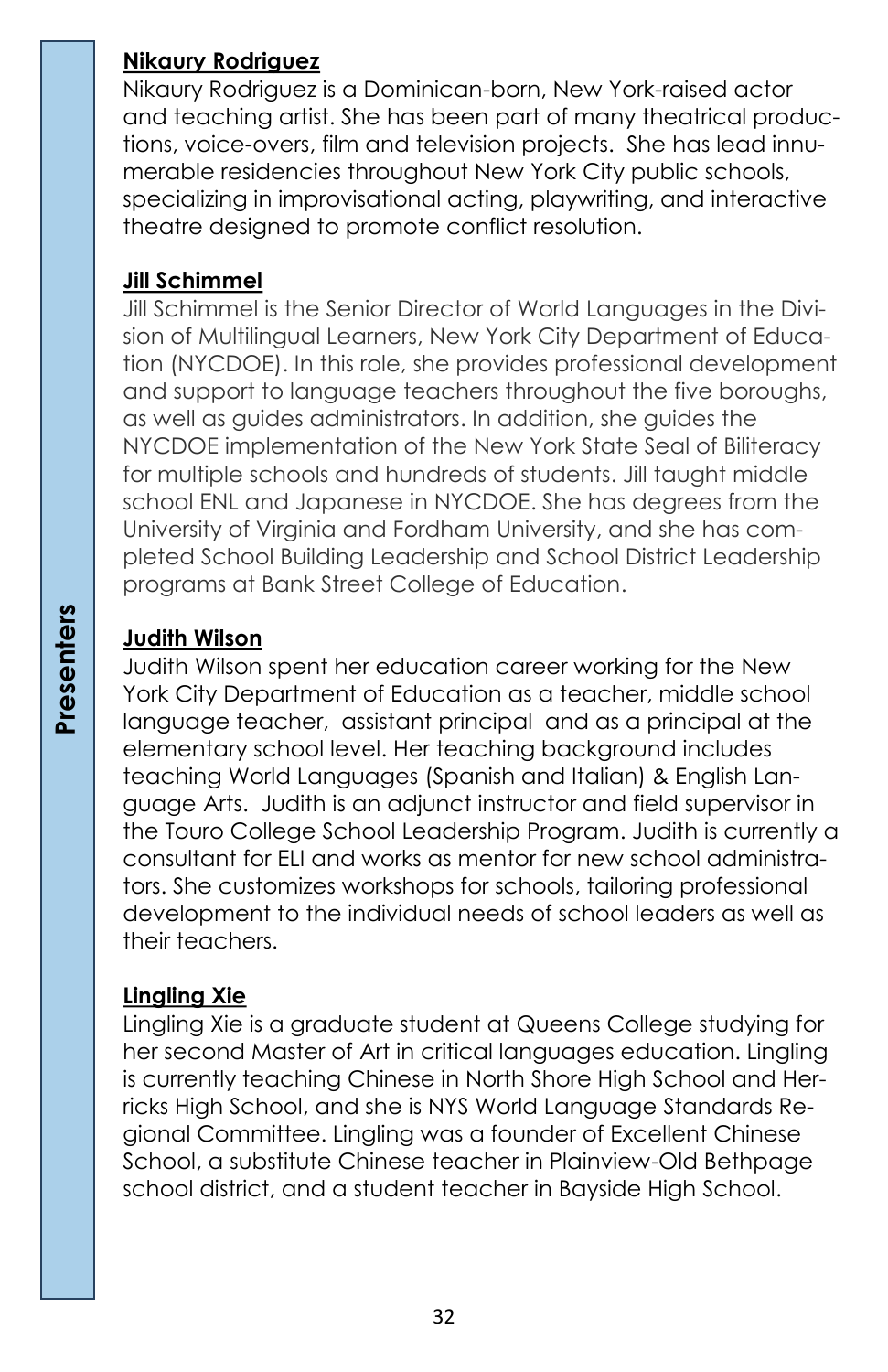#### **Dorcas Xue**

Dorcas Xue is studying the Master of Art in Critical Language Education at Queens College. Dorcas was a student teacher at John Bowne High School. She has experience teaching native speakers, heritage speakers, and non-native speakers in Chinese classrooms. Dorcas loves to use authentic materials in her lessons. She is also good at designing the lesson plans with ACTFL Standards.

## **ACKNOWLEDGEMENTS**

**The Office of Bilingual Education and World Languages of the New York State Education Department extends its deepest gratitude to the following for their outstanding service to making this conference possible:** 

New York City Department of Education (NYC DOE), Division of Multilingual Learners, New York City Department of Education

New York City Regional RBERN at Fordham University

New York Language RBERN at New York University

New York State Association of Foreign Language Teachers (NYSAFLT)

New York State Association of World Language Administrators (NYSAWLA)

Queens College, Department of Secondary Education and Youth Services

Research Foundation of the City University of New York

Stuyvesant High School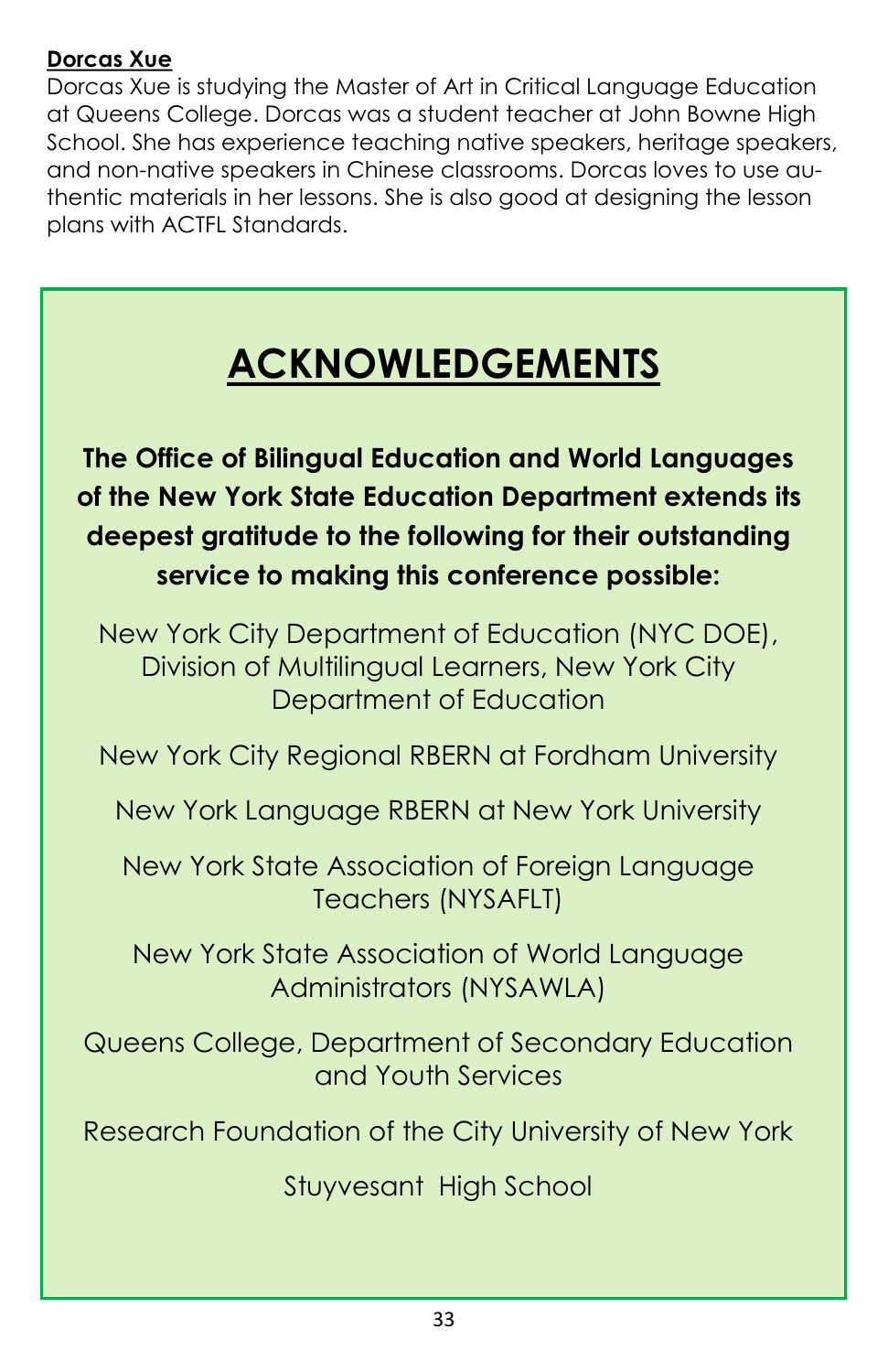## **RESOURCES**

World-Readiness Standards for Language Learning https://www.actfl.org/sites/default/files/publications/standards/World-ReadinessStandardsforLearningLanguages.pdf

ACTFL Performance Descriptors for Language Learning https://www.actfl.org/sites/default/files/pdfs/ACTFLPerformance-Descriptors.pdf

NCSSFL-ACTFL Can-Do Statements https://www.actfl.org/sites/default/files/CanDos/Can-Do Benchmarks Indicators-wide.pdf

ACTFL Library of Publications on the National Standards https://goo.gl/u91QLX

Oral Proficiency Levels in the Workplace https://www.actfl.org/sites/default/files/pdfs/TLE\_pdf/ OralProficiencyWorkplacePoster.pdf

> OBEWL World Languages http://www.nysed.gov/world-languages/

The New York State Seal of Biliteracy (NYSSB) http://www.nysed.gov/world-languages/new-york-state-seal-biliteracynyssb

World Language Graduation Requirements http://www.nysed.gov/world-languages/graduation-requirements

World Language Associations http://www.nysed.gov/world-languages/world-language-associations

Teacher Resources http://www.nysed.gov/world-languages/teacher-resources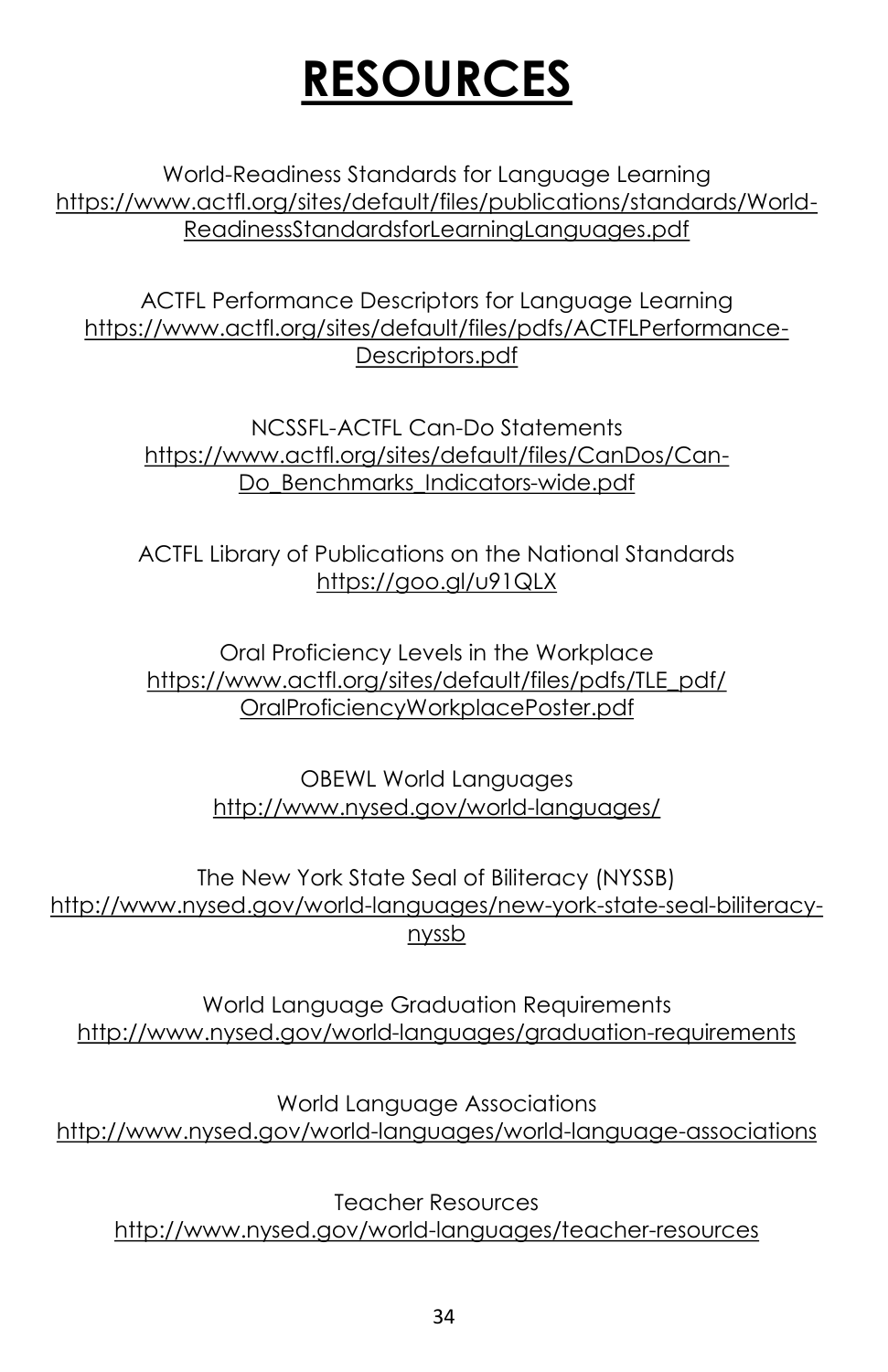## **Special thanks to Stuyvesant High School for hosting this event.**



Stuyvesant High School has been a symbol of excellence in education for over a century. Our mission is to continue and enhance that commitment by providing an environment which will nurture and enhance the special academic talents of the students admitted to Stuyvesant. The educational heritage of Stuyvesant is deeply rooted in the tradition of Science, Mathematics and Technology. This has been the foundation of our educational success and must remain the cornerstone of our educational program. Within this context, the goal of this institution is to instill the intellectual, moral and humanistic values necessary for each child to achieve his/her maximum potential as a student and as a caring citizen of the world.

For more information, visit their website at: [https://](https://stuy.enschool.org/) [stuy.enschool.org/](https://stuy.enschool.org/)

Stuyvesant High School 345 Chambers Street New York, NY 10282 Phone: (212) 312-4800 Fax: (212) 587-3874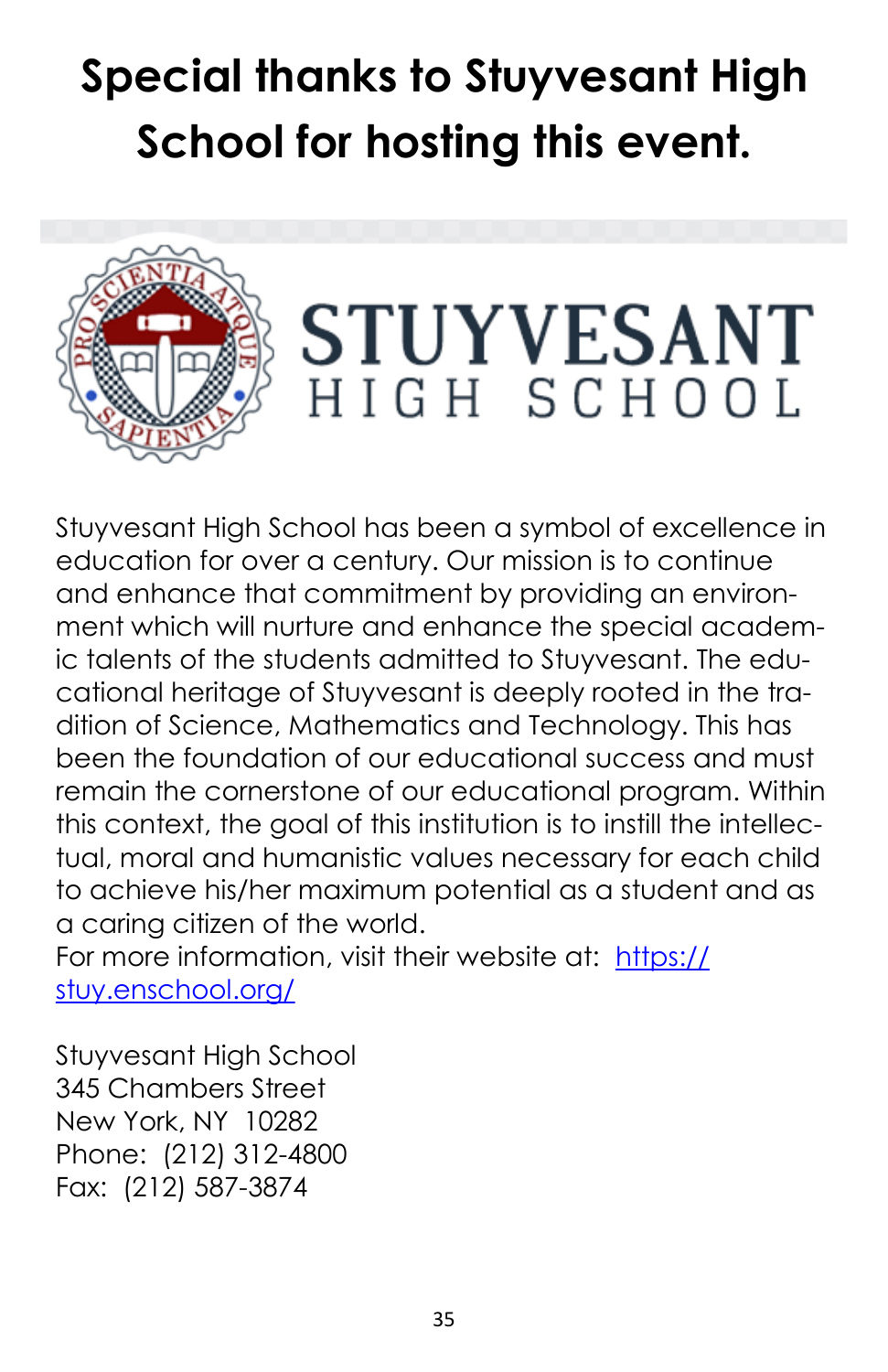| <b>NOTES</b> |
|--------------|
|              |
|              |
|              |
|              |
|              |
|              |
|              |
|              |
|              |
|              |
|              |
|              |
|              |
|              |
|              |
|              |
|              |
|              |
|              |
|              |
|              |
|              |
|              |
|              |
|              |
|              |
|              |
|              |
| - -          |
|              |
|              |
|              |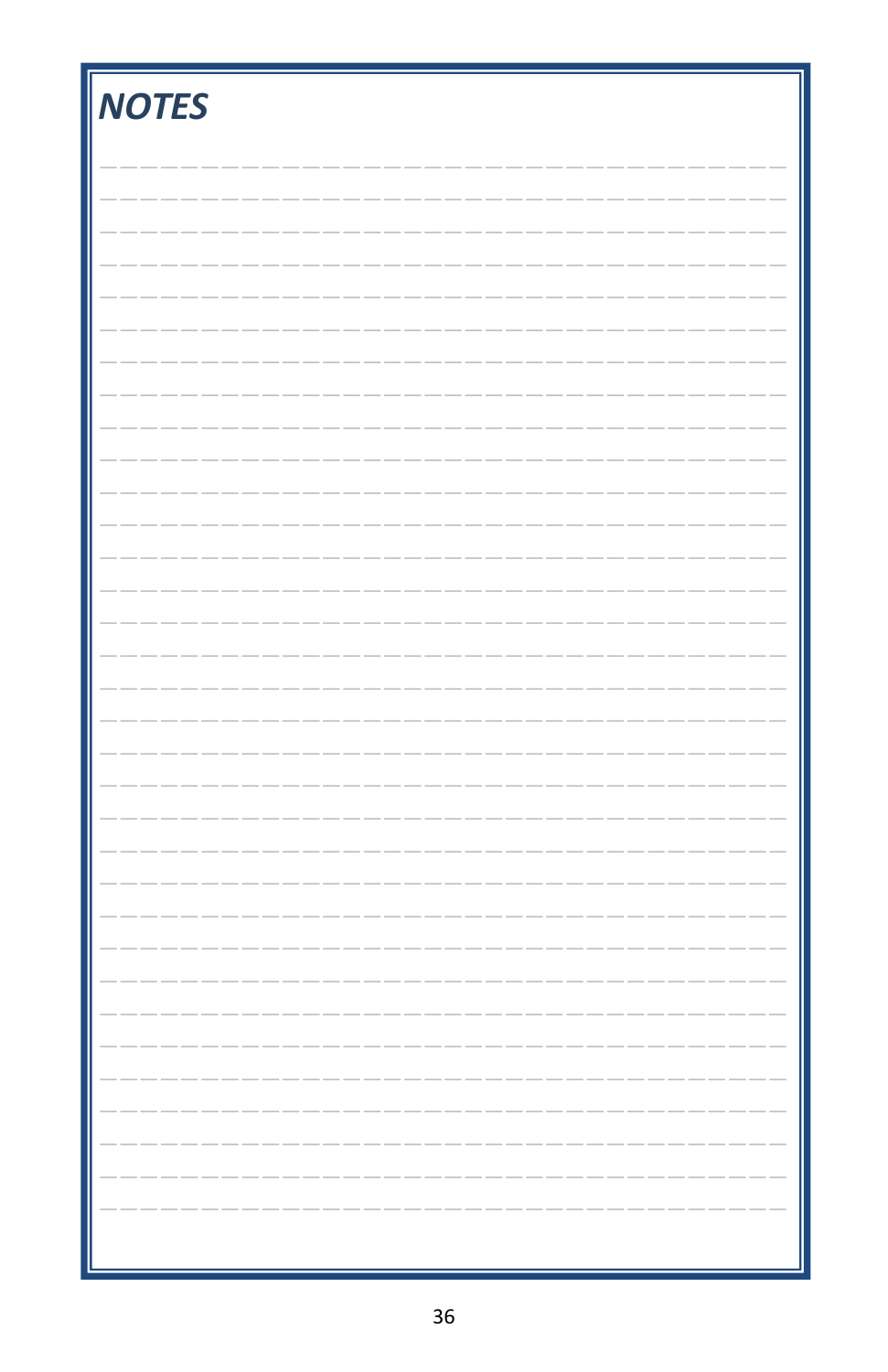| <b>NOTES</b> |
|--------------|
|              |
|              |
|              |
|              |
|              |
|              |
|              |
|              |
|              |
|              |
|              |
|              |
|              |
|              |
|              |
|              |
|              |
|              |
|              |
|              |
|              |
|              |
|              |
|              |
|              |
|              |
|              |
|              |
|              |
|              |
|              |
|              |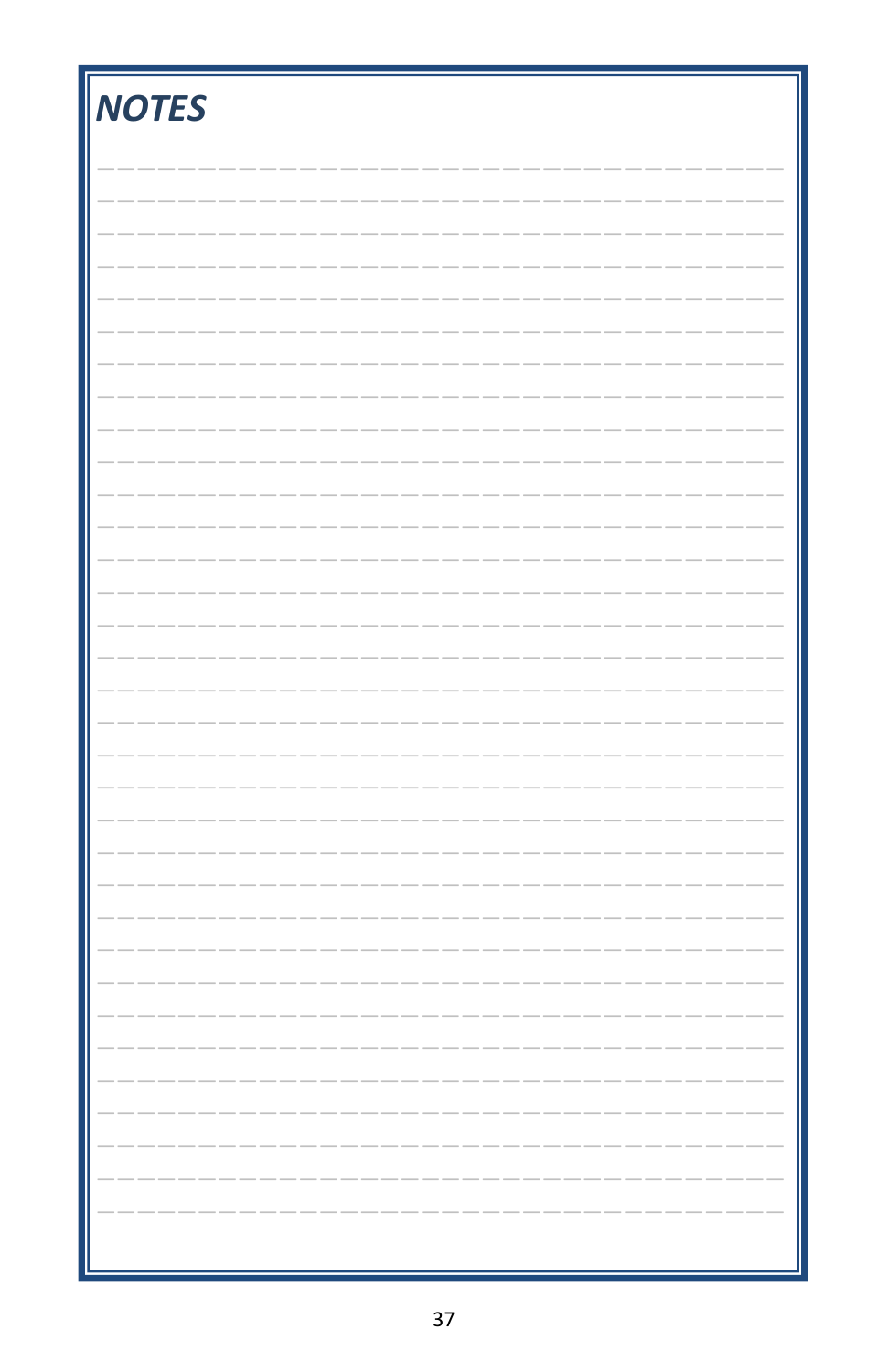| <b>NOTES</b> |
|--------------|
|              |
|              |
|              |
|              |
|              |
|              |
|              |
|              |
|              |
|              |
|              |
|              |
|              |
|              |
|              |
|              |
|              |
|              |
|              |
|              |
|              |
|              |
|              |
|              |
|              |
|              |
|              |
|              |
| - -          |
|              |
|              |
|              |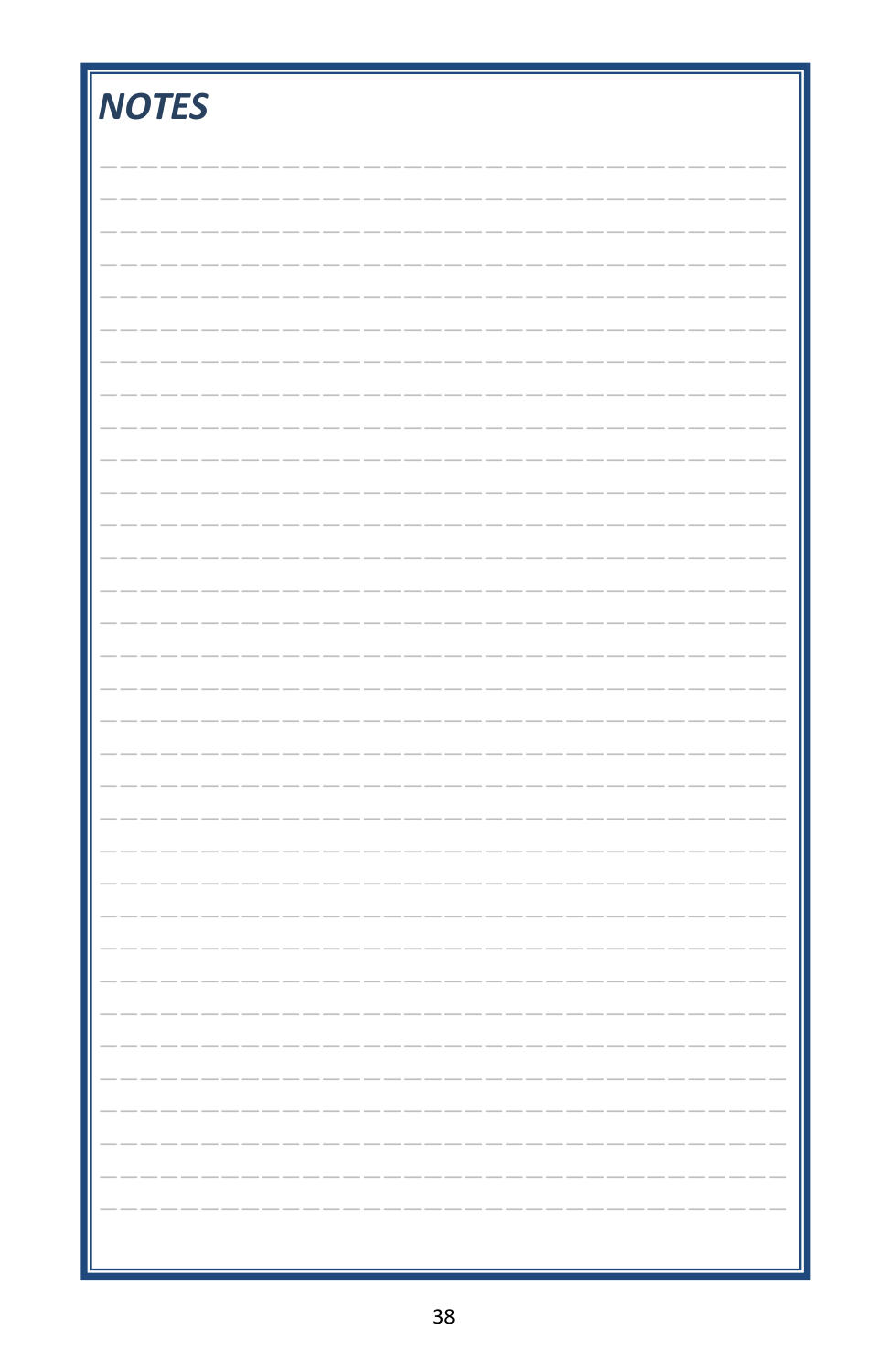| <b>NOTES</b> |
|--------------|
|              |
|              |
|              |
|              |
|              |
|              |
|              |
|              |
|              |
|              |
|              |
|              |
|              |
|              |
|              |
|              |
|              |
|              |
|              |
|              |
|              |
|              |
|              |
|              |
|              |
|              |
|              |
|              |
|              |
|              |
|              |
|              |
|              |
|              |